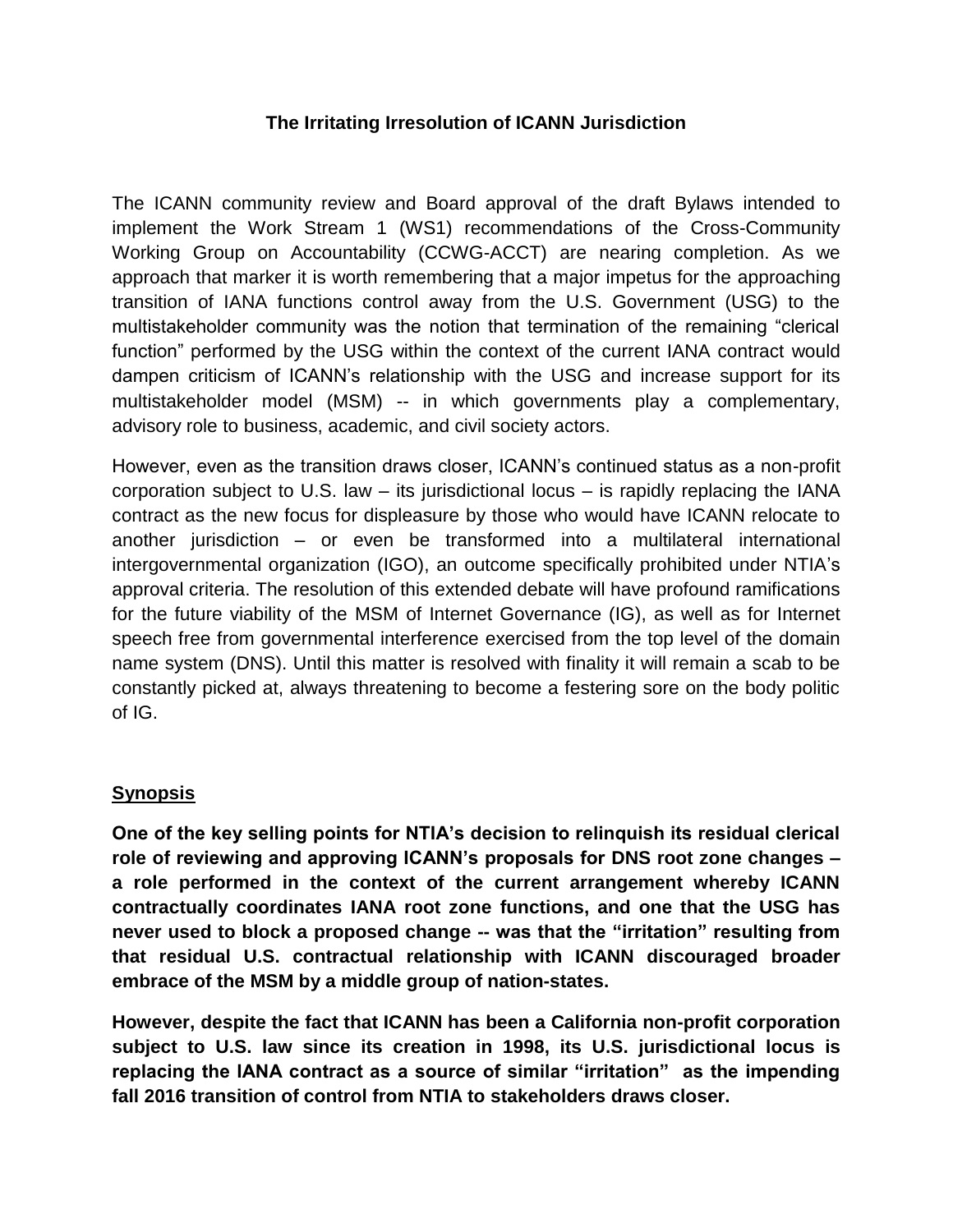**The revised Bylaws that will accompany the transition send a very mixed message on jurisdiction. On one hand, the overall accountability plan is geared to function optimally within the framework of California non-profit law. The new Empowered Community (EC) that will exercise accountability powers, and the Post-Transition ICANN (PTI) that will perform root zone functions, are both required to be chartered as separate California non-profit entities. Further, those requirements are both found within Fundamental Bylaws that require a higher threshold for amendment, and with any such amendment required to be communicated to the California Secretary of State.**

**On the other hand, the current Bylaws provision that requires ICANN to maintain its principal office in Los Angeles County has not been made a Fundamental Bylaw, leaving it more vulnerable to change. Additionally, although the revised Bylaws now include the three periodic reviews required under the 2009 Affirmation of Commitments (AOC) between ICANN and the U.S. (in contemplation of the likely termination of that agreement), they fail to incorporate the AOC requirement that ICANN itself remain a non-profit corporation headquartered in the U.S. That absence was a conscious decision of the CCWG-ACCT, where members who attempted to settle the jurisdictional question of ICANN's permanent locus were countered by others who maintained that it was not a core issue to be settled pre-transition, and should remain open for further discussion and decision-making.**

**Those are the results of WS1 of the Accountability process. WS2 includes a continued discussion of jurisdiction – and an explanatory Annex to the Accountability Proposal makes clear that consideration of the place of ICANN's incorporation, and potential alternatives, will be in order.**

**Meanwhile, developments in various multinational forums illustrate that the issue of jurisdiction has replaced that of the IANA contract for nation-states and other entities that wish to see ICANN change the locus of its jurisdiction – or even have the IANA functions transferred to an IGO (e.g., the ITU), or have ICANN take on that organizational guise.** 

**It is in this political context that leaving ICANN's jurisdiction open for continued debate creates a possibility for dangerous mischief, given that increased governmental control over the coordination of IP addresses and DNS resources would confer accompanying control over the offering of Internet services, and that in turn can abet pervasive information censorship.**

**The issue is also surfacing within the context of U.S. politics. Congressional appropriators are threatening to extend a spending ban on facilitation of the IANA**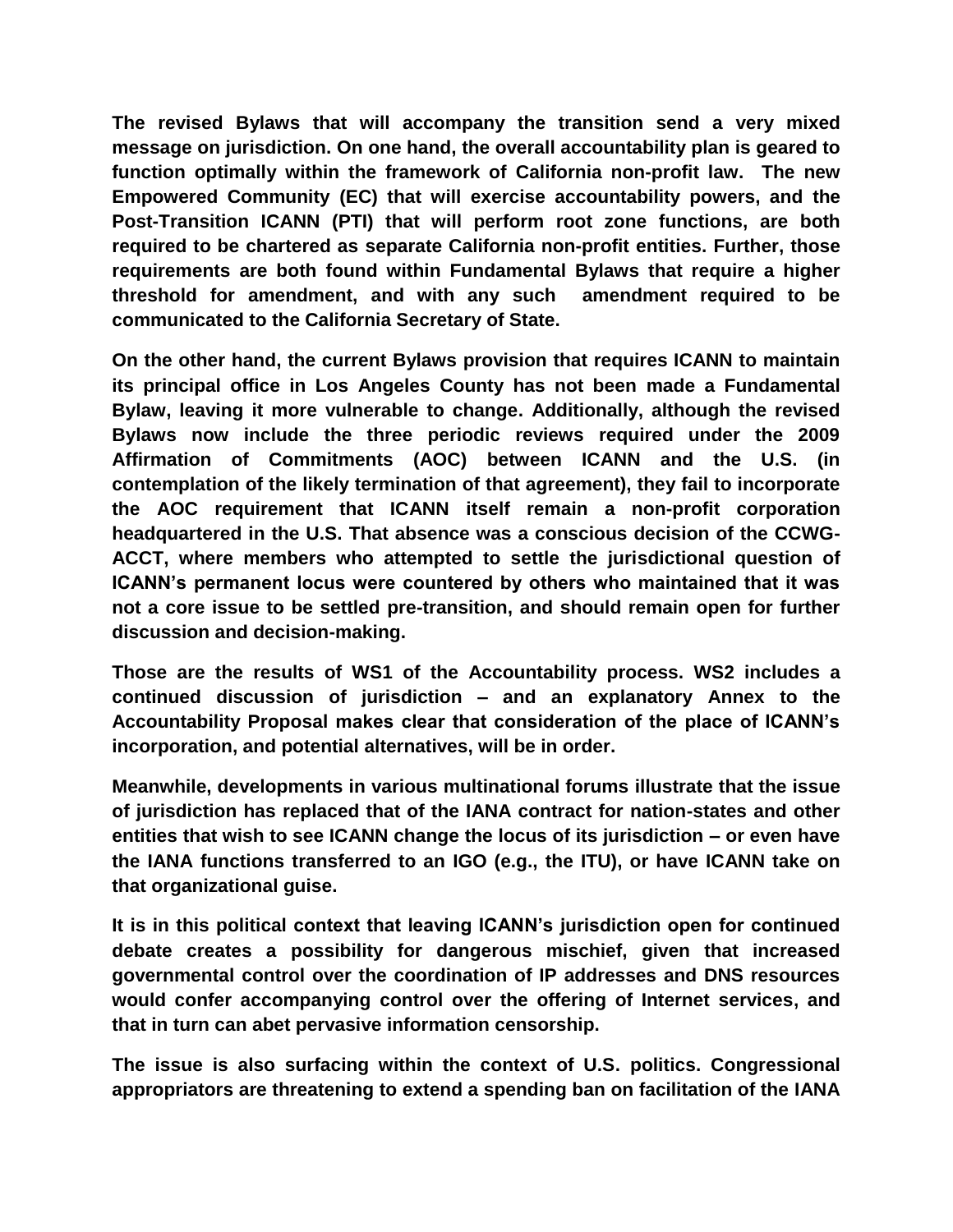**transition, and Senators are requesting that the NTIA delay relinquishment of U.S. control until the transition and accountability framework can be road tested -- and WS2 issues, including ICANN's permanent jurisdiction, are resolved.**

**While it is too late to close out the jurisdiction debate in WS 1, this matter should be concluded as soon as possible in WS2 through adoption of a Fundamental Bylaw that commits ICANN to remaining a California non-profit corporation headquartered in the U.S. Such a resolution would be consistent with the existing requirements for the EC and PTI, and with the overall contextual framework of the accountability plan. It would also embrace ICANN's historic roots – and recognize the U.S. as a jurisdiction in which the rule of law can be relied upon and which, most importantly, is firmly committed against governmental information censorship by the First Amendment of its Constitution.**

# **NETmundial's Failure to Solidify MSM Support**

Just two weeks after NTIA's March 2014 [announcement](https://www.ntia.doc.gov/press-release/2014/ntia-announces-intent-transition-key-internet-domain-name-functions) of its intent to transition the IANA functions, and a month prior to the NETmundial Conference engineered by then-ICANN CEO Fadi Chehade and currently embattled Brazil President Dilma Rousseff, Assistant Secretary Lawrence Strickling laid out the "irritation" argument at the ICANN 49 Meeting in Singapore. As [reported](http://www.circleid.com/posts/20140327_what_the_us_government_said_about_iana_in_singapore/) at the time, Strickling had this to say about how the residual U.S. role undermined confidence in the MSM, while noting the ICANN community's desire to establish strong accountability measures to accompany the transition:

*"Because people see the US contract as providing an overall sense of confidence about the system — which has also been a source of irritation — I*  fully expect community will want to start talking about that. Is there a vacuum of *this larger question of accountability? We encourage that discussion — we haven't put it in play but we're not surprised community wants to talk about that and think that's good."* (Emphasis added)

A month later, just after the conclusion of the NETmundial Conference, the U.S. government [declared](http://m.state.gov/md225183.htm) that "The Multistakeholder Statement of Sao Paulo reaffirmed the multistakeholder model of Internet governance [and] endorsed the transition of the U.S. Government's stewardship role of IANA functions to the global multistakeholder community, consistent with our stated principles".

But at that time this author expressed some skepticism that removal of the IANA contract "irritation" would achieve the desired result. As I [wrote](http://www.circleid.com/posts/20140504_netmundial_multistakeholder_statement_concludes_act_one_of_2014/) in April 2014: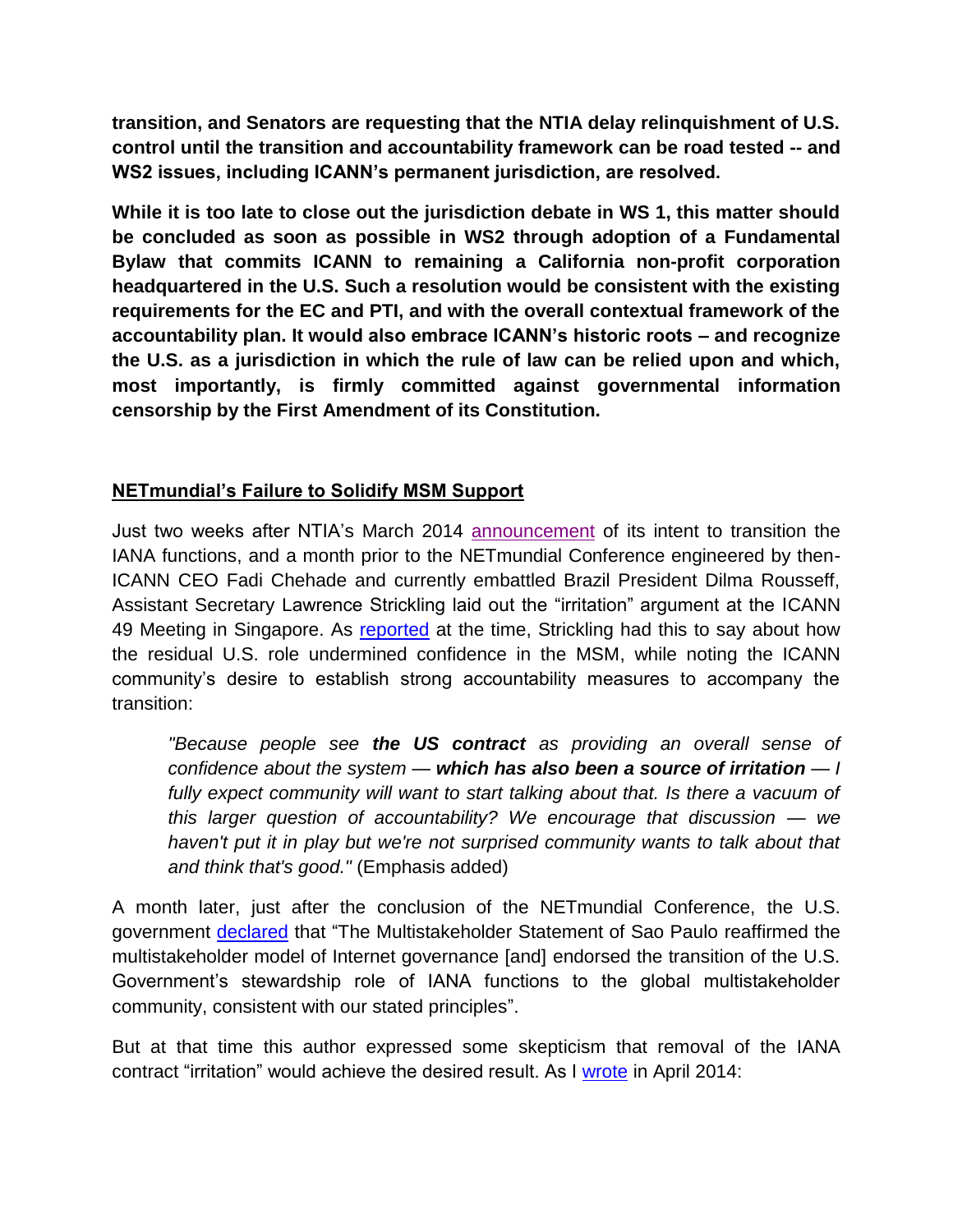*While NETmundial made incremental progress, it failed in one central aim. ICANN claimed that Brazil President Dilma Rousseff had been converted to a multistakeholder model advocate, and that holding this meeting in Brazil could bring the other BRIC nations along. But President Rousseff adopted a halfpregnant position in Sao Paulo, making the politically expedient declaration that there is "no opposition" between the multilateral and the multistakeholder approaches. One interpretation of this position is that governments must engage in a multilateral process in regard to IG, but then bring their consensus views to a broader multi-stakeholder process. But that presumes that governments — with their ability to make and enforce laws — will be content to just be equal stakeholders.*

*There is reason to question that assumption. At NETmundial Russia, India, and China, along with other developing world nations, all strongly reiterated their support for a UN-led, government centric approach to Internet governance. Those nations collectively comprise about half the planet's population and the great majority of the next billion Internet users. And a more decisional IGF, along*  with the UN-affiliated ITU, may provide far more compatible venues for their *goals than a one-off NETmundial meeting.*

*It is quite likely that NETmundial has set the stage for greater governmental involvement in IG issues… In retrospect, NETmundial may be regarded as the event that brought governments into the room with business, civil society, academia, and the technical community to chart the future of Internet governance. Whether the collective private and civil society sectors can truly be "multi-equal" with state power over the long run remains to be seen… for better or worse, the future of Internet Governance would appear to include much more engagement by governments, many of which are disposed to multilateral suppression of Internet freedom. So, while a bullet was dodged in Sao Paulo, the real drama and the foremost challenges lie ahead.* (Emphasis added)

Unfortunately, that pessimistic prediction has turned out to be prescient, given increasing evidence that the actualization of the IANA transition has coincided with more active efforts to establish a government-dominated multilateral alternative to posttransition ICANN.

## **ICANN Has Been a California Corporation Since Day One**

ICANN has been subject to California and U.S. Jurisdiction since its inception. Its [Articles of Incorporation,](https://www.icann.org/resources/pages/governance/articles-en) adopted and unchanged since November 21, 1998, declare: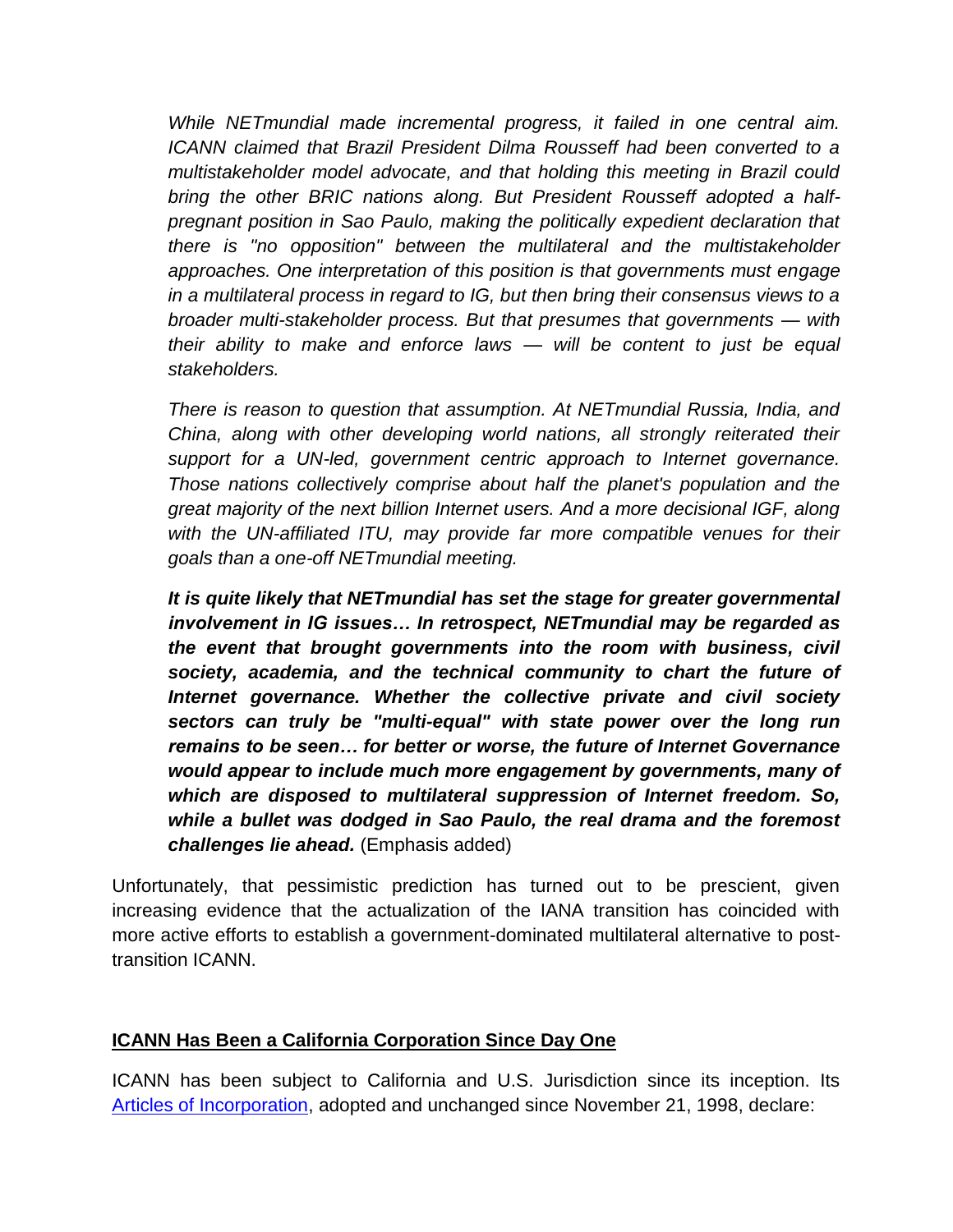*This Corporation is a nonprofit public benefit corporation and is not organized for the private gain of any person. It is organized under the California Nonprofit Public Benefit Corporation Law for charitable and public purposes…* In furtherance of the foregoing purposes, and in recognition of the fact that the *Internet is an international network of networks, owned by no single nation, individual or organization, the Corporation shall, except as limited by Article 5 hereof, pursue the charitable and public purposes of lessening the burdens of government and promoting the global public interest in the operational stability of the Internet by (i) coordinating the assignment of Internet technical parameters as needed to maintain universal connectivity on the Internet; (ii) performing and overseeing functions related to the coordination of the Internet Protocol ("IP") address space; (iii) performing and overseeing functions related to the coordination of the Internet domain name system ("DNS"), including the development of policies for determining the circumstances under which new top-level domains are added to the DNS root system; (iv) overseeing operation of the authoritative Internet DNS root server system; and (v) engaging in any other related lawful activity in furtherance of items (i) through (iv).*

*The Corporation shall operate for the benefit of the Internet community as a whole, carrying out its activities in conformity with relevant principles of international law and applicable international conventions and local law and, to the extent appropriate and consistent with these Articles and its Bylaws, through open and transparent processes that enable competition and open entry in Internet-related markets. To this effect, the Corporation shall cooperate as appropriate with relevant international organizations.* (Emphasis added)

Section 7 of the Articles contemplates the potential dissolution of ICANN by speaking to the distribution of its assets upon the termination of the non-profit entity established under its provisions.

Section 9 states:

*These Articles may be amended by the affirmative vote of at least two-thirds of the directors of the Corporation. When the Corporation has members, any such amendment must be ratified by a two-thirds (2/3) majority of the members voting on any proposed amendment.*

The Articles do not directly address the issue of what Board voting threshold would be required for dissolution of ICANN's current corporate status . It is also of significance that the dual requirement that any amendment (or vote of dissolution?) must also be ratified by two-thirds of any members would have been relevant if the ICANN community had not retreated after the Board advised it, just prior to the fall 2015 ICANN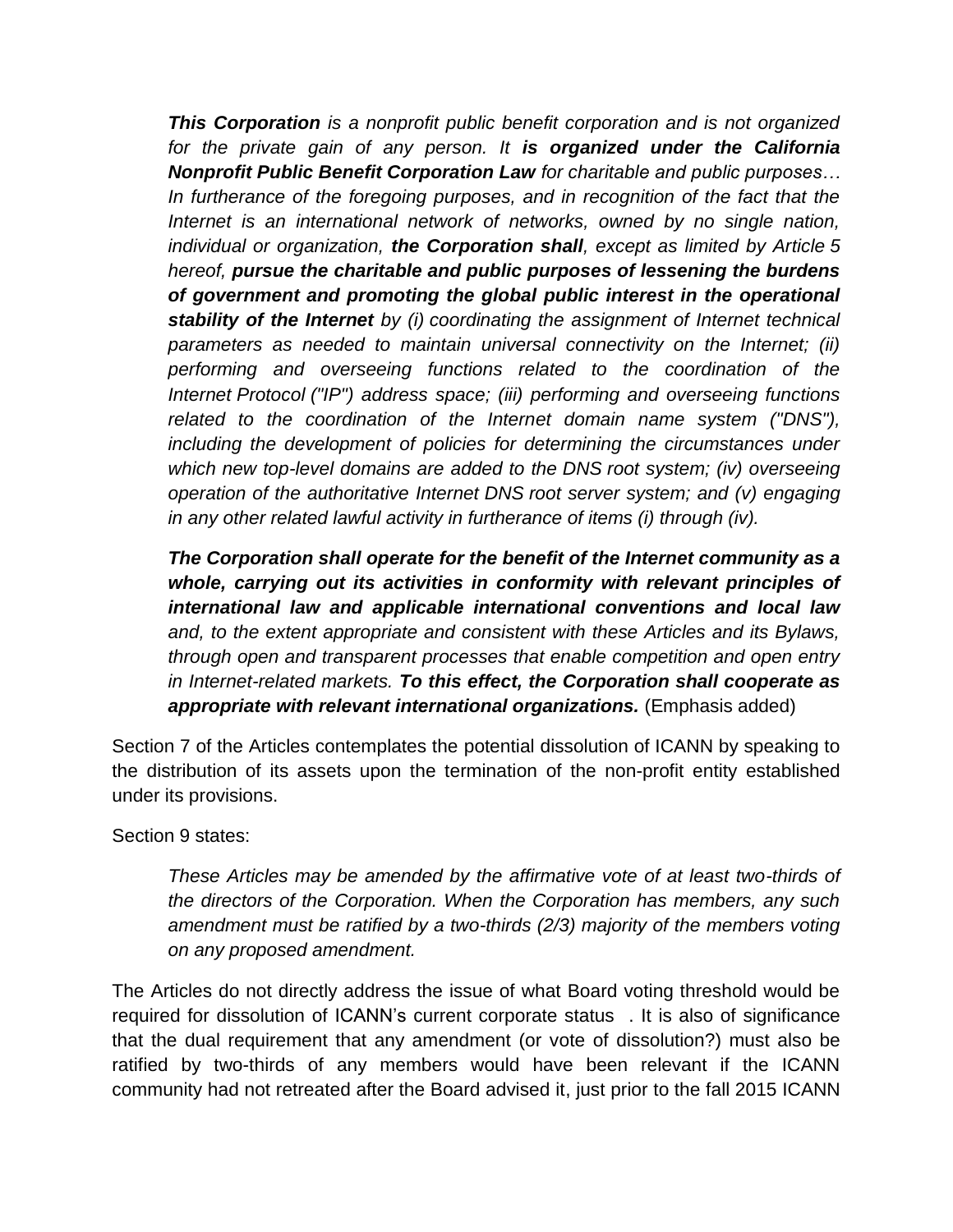54 meeting in Dublin, Ireland that it would never accept a membership model. In the face of that Board intransigence the community splintered and retreated to the "designator model" now embodied in the final accountability proposal.

By surrendering the statutory powers that would have been granted automatically under California law, the community has built ICANN accountability on the perceived and hopefully credible threat that individual Board members and/or the entire Board could be removed for taking actions at odds with the revised Bylaws or Mission Statement. But that threat to 'spill the Board' may still be less powerful than the forfeited statutory right for the community, if it had achieved "member" status, to have its own ratification vote on any Bylaws amendment.

# **Draft Bylaws Embrace U.S. Jurisdiction More Tightly – To A Point**

A review of the draft [revised ICANN Bylaws](https://www.icann.org/public-comments/draft-new-bylaws-2016-04-21-en) reveals a number of provisions that, on one hand, increase and strengthen its ties to Californian (and thereby U.S.) jurisdiction, while on the other hand leave the jurisdiction question less than completely settled and primed for further and potentially divisive debate:

- Section 6.1 (p. 42), in regard to the newly created Empowered Community (EC) that will exercise accountability powers, says "(a) **The Empowered Community ("EC") shall be a nonprofit association formed under the laws of the State of California**". (Note: As the Governmental Advisory Committee (GAC) is designated as a member of the EC, with freedom to opt in or out as a decisional member on each accountability issue raised within the EC, this raises the possibility that the GAC, composed of nation-states, may become part of a body that either brings or is subject to litigation within California state or U.S. federal courts. Whether this will subsequently result in any sovereign immunity concerns being raised by GAC members remains to be seen.)
- Section 16.1 (p. 93), describing the new Post-Transition ICANN entity (PTI) that will perform root zone functions under contract to ICANN, says "**ICANN shall maintain as a separate legal entity a California nonprofit public benefit corporation** (["PTI"]) **for the purpose of providing IANA services**".
- While ICANN itself is and always has been a CA nonprofit public benefit corporation, the only provision of the current Bylaws in any way relevant to that status is found at Section 24.1 (P. 137), which says "OFFICES. The **principal office** for the transaction of the business of ICANN shall be in the **County of Los Angeles, State of California, United States of America**. ICANN may also have an additional office or offices within or outside the United States of America as it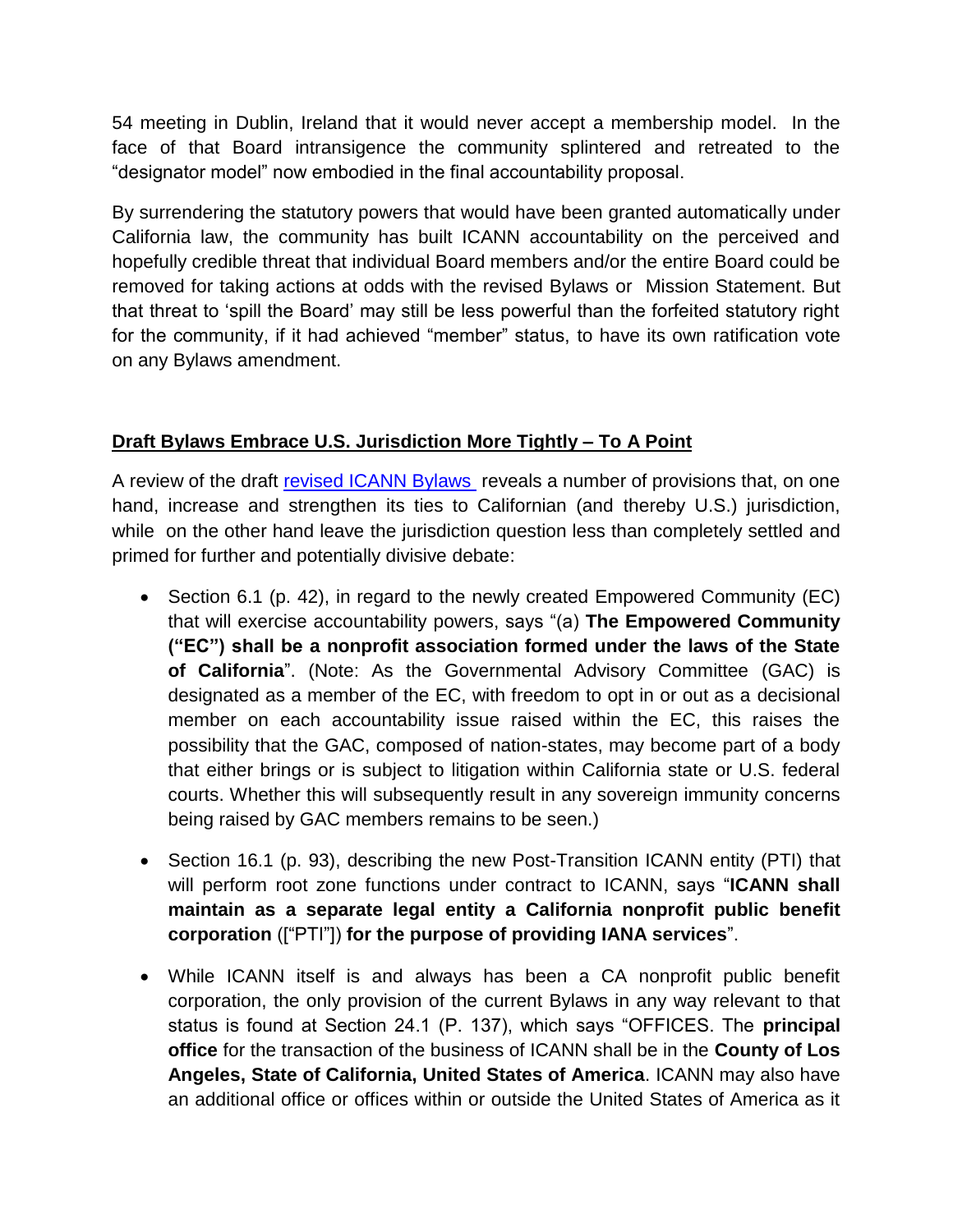may from time to time establish." That provision just requires the principal office to be in LA County, but does not require ICANN to retain its nonprofit status or to remain incorporated under CA law or within U.S. jurisdiction – and it expressly permits ICANN to have offices located outside the U.S. It is unchanged in the new version of the Bylaws and, as later noted, has not even been modified to include Affirmation of Commitment (AOC) requirements that ICANN be a nonprofit corporation headquartered in LA.

- Section 25.2 (p. 139) identifies the Fundamental Bylaws that can only be amended by a three-quarters Board vote and the approval of the EC. Articles 6 (EC) and 16 (PTI) are included – but not Section 24 (Offices). As a result, there is a high barrier to altering the requirement that the EC and PTI remain California non-profit associations, but much less of an impediment to altering the requirement that ICANN maintain its principal office in LA County.
- In a related matter, Section 25.2f (p. 140) requires that for any approved change in a Fundamental Bylaw "the Secretary shall cause such Articles Amendment promptly to be certified by the appropriate officers of ICANN and **filed with the California Secretary of State**".
- Notwithstanding the above provisions that tie the principal new structures to emerge from the transition and accountability processes, the EC and the PTI, to California, Section 27.2bvi (p. 143), relating to Workstream 2 issues, nonetheless lists "Addressing **jurisdiction-related questions**". That implies that there are remaining jurisdictional questions to be resolved, yet it fails to identify them. (Emphasis added)

Summing up, several new Bylaws provisions further tie ICANN to California nonprofit corporation law and to reporting changes in Fundamental Bylaws to its Secretary of State. While ICANN is presently a CA nonprofit corporation and has been from its inception, there is no Bylaws provision requiring it to remain so. And the Bylaws explicitly provide it with the authority to establish offices outside of LA County and overseas – and this provision is not a Fundamental Bylaw and thus can be more readily amended by the Board (further noting that, even without any Bylaws amendment, the ICANN entity could alter the jurisdictional locus of its corporate status while continuing to maintain its "principal office" in LA County; as we shall later see, "principal office' is not necessarily synonymous with "headquarters"). And "jurisdiction" is on the issues agenda for WS2 deliberation without any further identification of what jurisdictional issues are to be addressed, at least not within the Bylaws text.

## **Wither Work Stream 2?**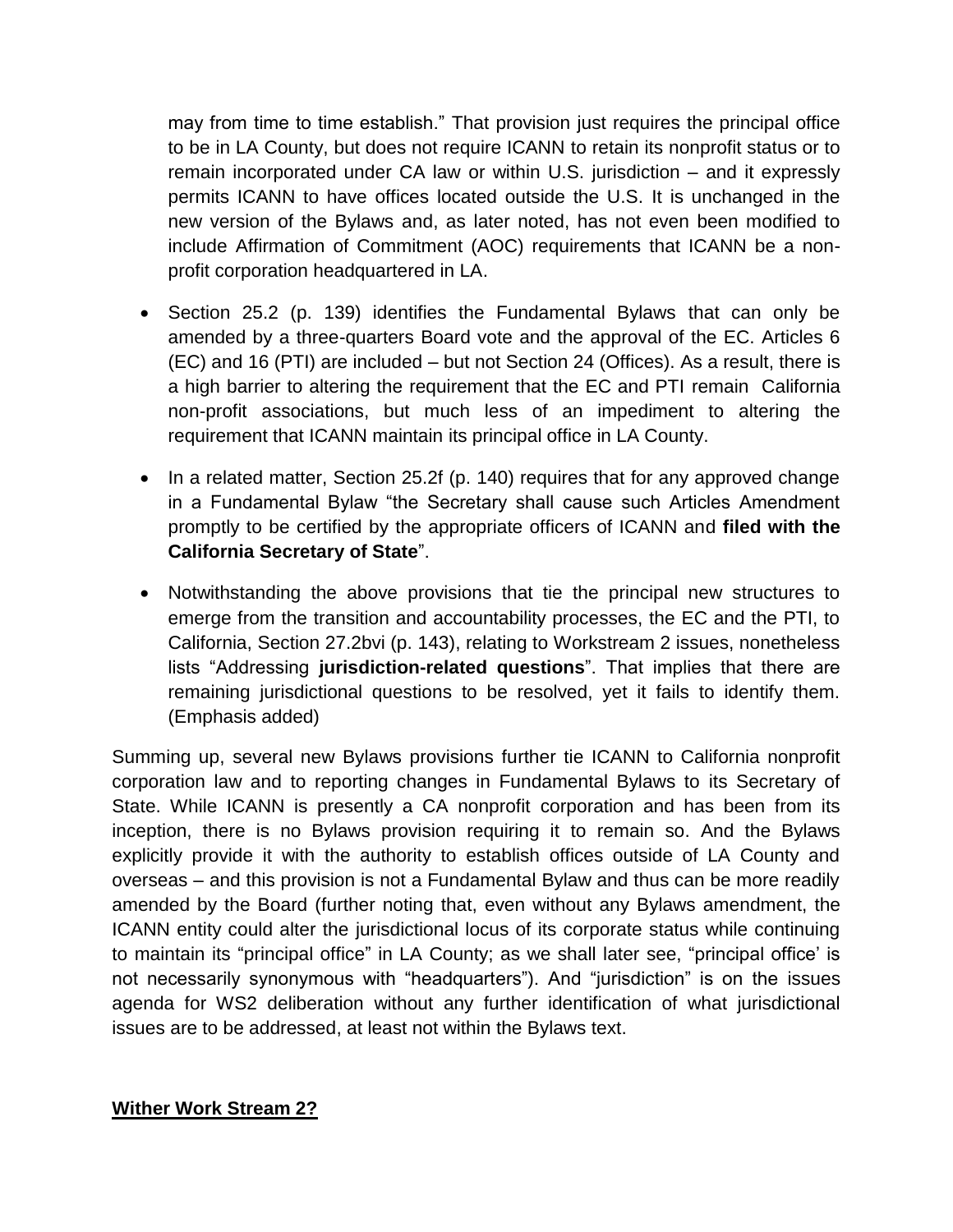Exactly what jurisdictional issues might be on the agenda for WS2?

Some guidance regarding the relevant views of the CCWG-ACCT can be found in Annex 12 of its [Final Report](https://www.icann.org/en/system/files/files/ccwg-accountability-supp-proposal-work-stream-1-recs-23feb16-en.pdf) [link].

# *Jurisdiction*

*Jurisdiction directly influences the way ICANN's accountability processes are structured and operationalized. The fact that ICANN is incorporated under the*  laws of the U.S. State of California grants the corporation certain rights and *implies the existence of certain accountability mechanisms. It also imposes some limits with respect to the accountability mechanisms it can adopt.*

*The topic of jurisdiction is, as a consequence, very relevant for the CCWG-Accountability. ICANN is a nonprofit public benefit corporation incorporated in California and subject to applicable California state laws, applicable U.S. federal laws and both state and federal court jurisdiction. ICANN is subject to a provision in paragraph eight of the Affirmation of Commitments, signed in 2009 between ICANN and the U.S. Government.*

*ICANN's Bylaws (Article XVIII) also state that its principal offices shall be in California.*

*The CCWG-Accountability has acknowledged that jurisdiction is a multilayered issue and has identified the following "layers":*

- *Place and jurisdiction of incorporation and operations, including governance of internal affairs, tax system, human resources, etc.*
- *Jurisdiction of places of physical presence.*
- *Governing law for contracts with registrars and registries and the ability to sue and be sued in a specific jurisdiction about contractual relationships.*
- *Ability to sue and be sued in a specific jurisdiction for action or inaction of staff and for redress and review of Board action or inaction, including as relates to IRP outcomes and other accountability and transparency issues, including the Affirmation of Commitments.*
- *Relationships with the national jurisdictions for particular domestic issues (ccTLDs managers, protected names either for international institutions or country and other geographic names, national security, etc.), privacy, freedom of expression.*
- *Meeting NTIA requirements* (Emphasis added)

That passage references the Article XVIII Bylaws requirement that ICANN is to maintain its principal office in LA County, but fails to explain why that provision was left as a non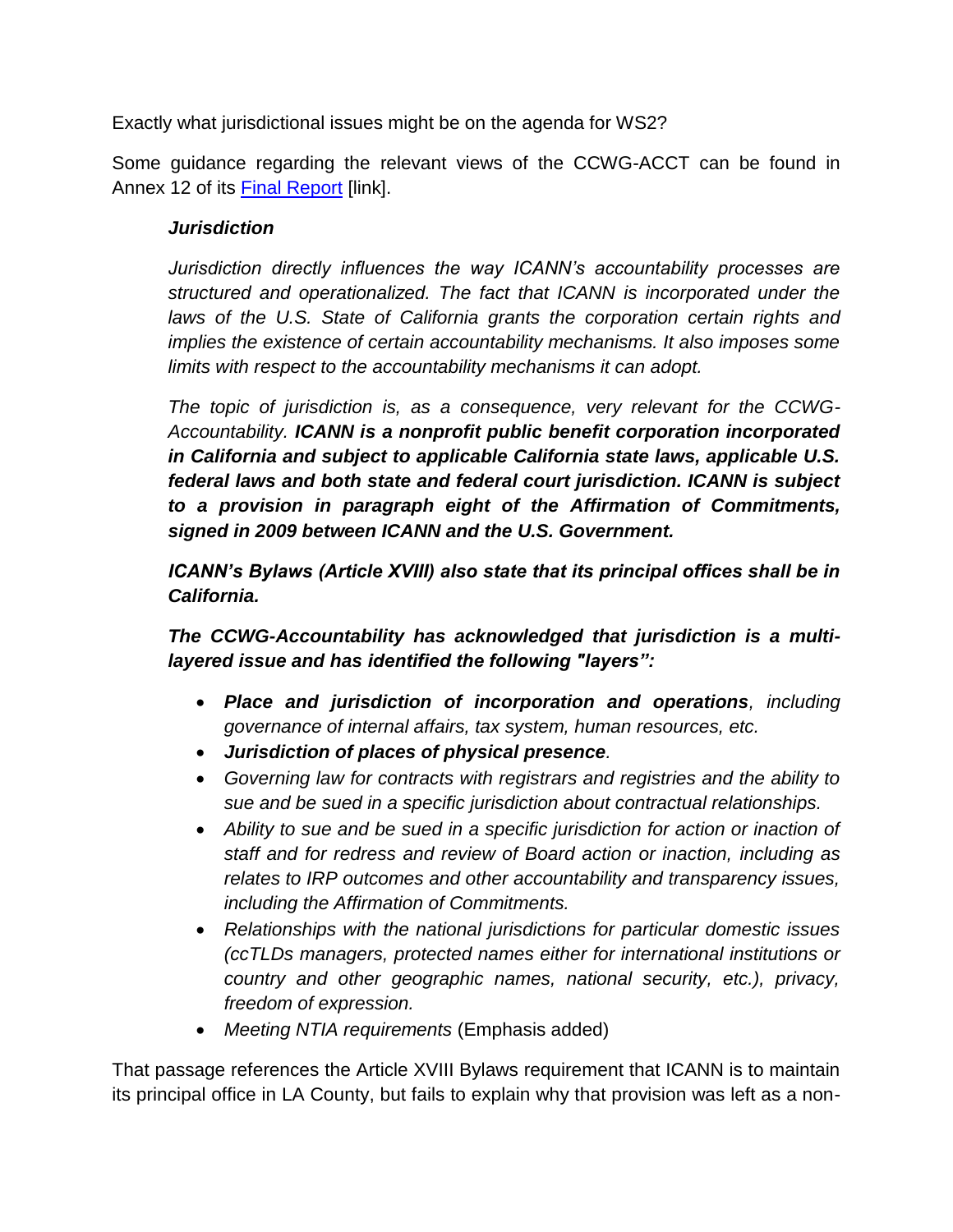Fundamental Bylaw, and why it was not strengthened in concert with the new Bylaws provisions by an explicit requirement that ICANN remain a California nonprofit public benefit corporation (just like the PTI and EC, the two principal entities created to accommodate the IANA transition and exercise accountability over ICANN after the USG's withdrawal).

Paragraph 8 of the 2009 [Affirmation of Commitments](https://www.icann.org/news/announcement-2009-09-30-en) entered into by the U.S. and ICANN, and likewise referenced in that section of the Annex 12 explanation, reads as follows:

*ICANN affirms its commitments to: (a) maintain the capacity and ability to coordinate the Internet DNS at the overall level and to work for the maintenance of a single, interoperable Internet; (b) remain a not for profit corporation, headquartered in the United States of America with offices around the world to meet the needs of a global community; and (c) to operate as a multistakeholder, private sector led organization with input from the public, for whose benefit ICANN shall in all events act. ICANN is a private organization and nothing in this Affirmation should be construed as control by any one entity.* (Emphasis added)

The commitments that could have added to the retained Section 24.1 Bylaws language is that ICANN must "remain a not for profit corporation, headquartered in the United States of America". There is no explanation of why that phrase was not added to the Section 24.1 "principal office" provision of the Bylaws, as it would have been consistent with and strengthened a key condition laid out in NTIA's March 2014 announcement of the intended transition -- that "NTIA will not accept a proposal that replaces the NTIA role with a government-led or an inter-governmental organization [IGO] solution". (Note: While that specific requirement was not explicitly repeated in NTIA's March 11, 201[6](https://www.ntia.doc.gov/blog/2016/reviewing-iana-transition-proposal) [statement](https://www.ntia.doc.gov/blog/2016/reviewing-iana-transition-proposal) regarding its approach to **"**Reviewing the IANA Transition Proposal", one presumes that it will speak to that issue in its review, and that Congress will also focus sharply on it while conducting oversight of the transition and accountability proposals.)

In regard to another jurisdictional point mentioned by the CCWG-ACCT – "Governing law for contracts with registrars and registries and the ability to sue and be sued in a specific jurisdiction about contractual relationships – that matter is already well settled in the current agreements with registrars and registries and would only require re-visitation of ICANN altered its own jurisdictional locus.

On this point, the current [2013 Registrar Accreditation Agreement](https://www.icann.org/resources/pages/approved-with-specs-2013-09-17-en) states unequivocally:

*5.8 Resolution of Disputes Under this Agreement. Subject to the limitations set forth in Section 6 and Section 7.4, disputes arising under or in connection with*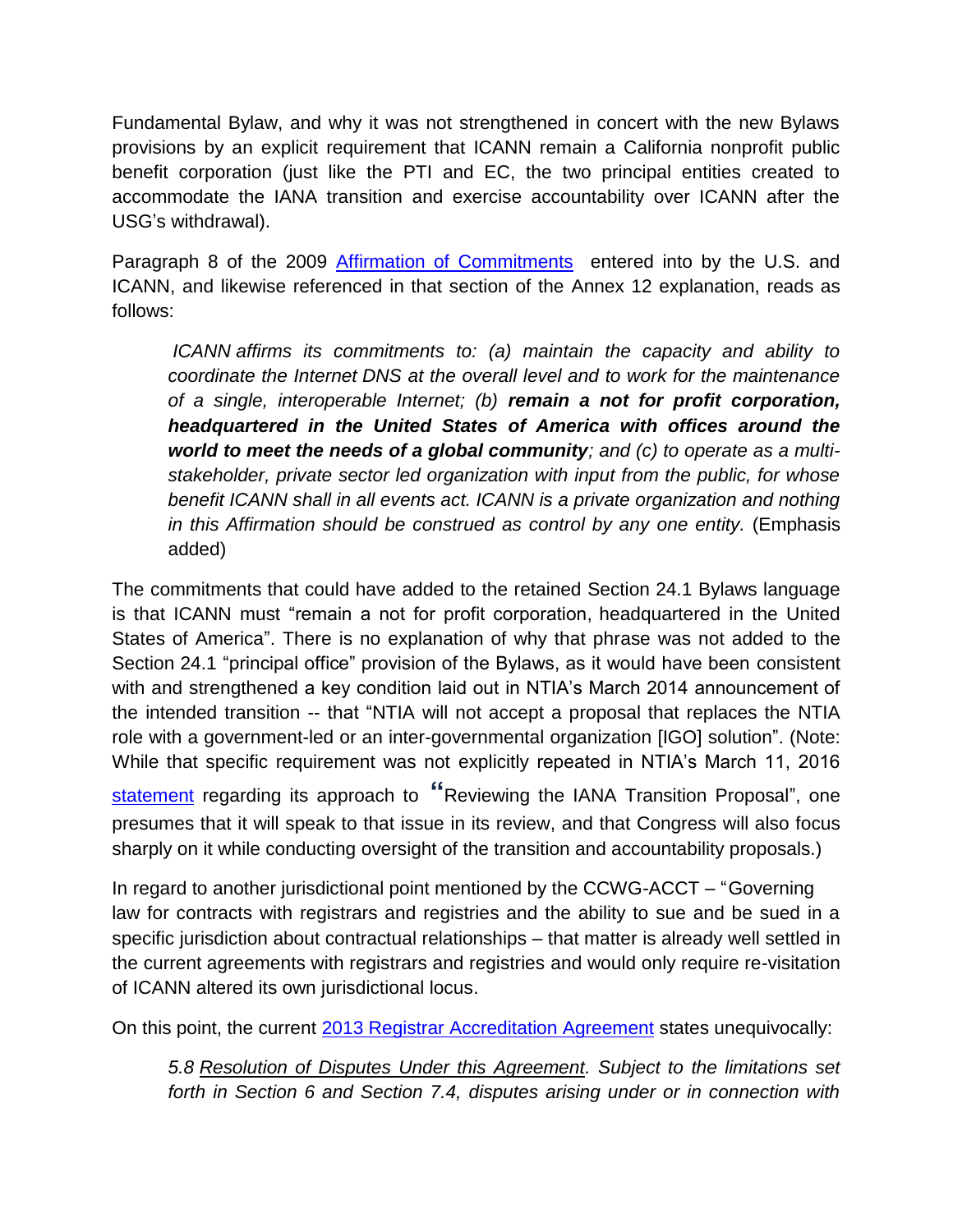*this Agreement, including (1) disputes arising from ICANN's failure to renew Registrar's Accreditation and (2) requests for specific performance, shall be resolved in a court of competent jurisdiction or, at the election of either party, by an arbitration conducted as provided in this Subsection 5.8 pursuant to the International Arbitration Rules of the American Arbitration Association ("AAA"). The arbitration shall be conducted in English and shall occur in Los Angeles County, California, USA… In all litigation involving ICANN concerning this Agreement (whether in a case where arbitration has not been elected or to enforce an arbitration award), jurisdiction and exclusive venue for such litigation shall be in a court located in Los Angeles, California, USA; however, the parties shall also have the right to enforce a judgment of such a court in any court of competent jurisdiction. For the purpose of aiding the arbitration and/or preserving the rights of the parties during the pendency of an arbitration, the parties shall have the right to seek temporary or preliminary injunctive relief from the arbitration panel or in a court located in Los Angeles, California, USA, which shall not be a waiver of this arbitration agreement.*

The standard [Registry Agreement](https://newgtlds.icann.org/sites/default/files/agreements/agreement-approved-09jan14-en.pdf) for the new gTLD program takes a somewhat different approach, although one that is still grounded in U.S. jurisdiction. Section 5.1 allows for pre-arbitration Mediation, which "shall be conducted by a single mediator selected by the parties". Section 5.2 covers Arbitration, and states:

*Disputes arising under or in connection with this Agreement that are not resolved pursuant to Section 5.1, including requests for specific performance, will be resolved through binding arbitration conducted pursuant to the rules of the International Court of Arbitration of the International Chamber of Commerce. The arbitration will be conducted in the English language and will occur in Los Angeles County, California…. In any litigation involving ICANN concerning this Agreement, jurisdiction and exclusive venue for such litigation will be in a court located in Los Angeles County, California; however, the parties*  will also have the right to enforce a judgment of such a court in any court *of competent jurisdiction.*

There is also an alternative Section 5.2 Arbitration text for intergovernmental organizations or governmental entities or other special circumstances of a registry operator, specifying that such disputes "will be resolved through binding arbitration conducted pursuant to the rules of the International Court of Arbitration of the International Chamber of Commerce. The arbitration will be conducted in the English language and will occur in Geneva, Switzerland, unless another location is mutually agreed upon by Registry Operator and ICANN". Such contract language in bilateral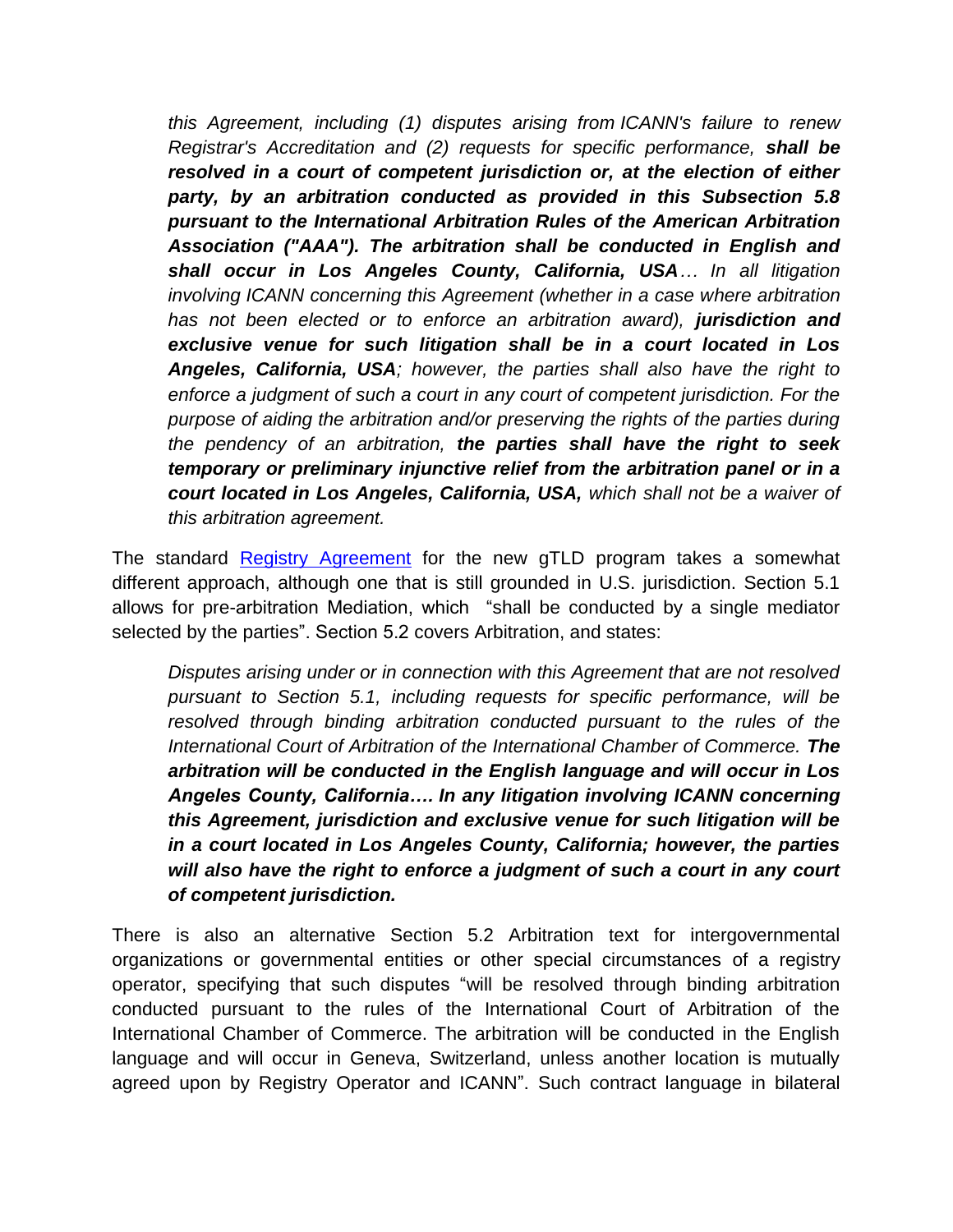agreements between private entities and IGOs is fairly standard as a means to avoid sovereign immunity defenses that could be asserted by the IGO in a national court.

As can be seen, the subject of jurisdiction for disputes between ICANN and contracted parties should not arise in WS2 – unless WS2 results in an alteration of ICANN's jurisdiction out of California or the U.S.

While the revised Bylaws do enhance the role of governments within ICANN by making the GAC a discretionary voting member of the EC, they do not convert the organization into one that is "government-led" and thereby cross one of NTIA's red lines. However, the continued debate that is ensured by placing jurisdictional matters within Work Stream 2 could well lead to agitation that ICANN morph into an IGO as a means of best escaping the legal jurisdiction of the U.S. or any alternative nation. A Bylaws commitment that ICANN would remain a not for profit corporation headquartered in the U.S., even placed within a non-Fundamental Bylaw provision, would have been an additional barrier against such future pressure. As noted, efforts to settle the matter pushed by some CCWG-ACCT members were resisted by others, with the resulting decision to "kick the can" to WS2.

Paragraph 11 of the AOC also contains language that is conveniently not mentioned in Annex 12:

*The agreement is intended to be long-standing, but may be amended at any time by mutual consent of the parties. Any party may terminate this Affirmation of Commitments by providing 120 days written notice to the other party.* (Emphasis added)

Such termination is quite likely, as retaining the AOC after completion of the IANA transition would run completely counter to the goal of removing the "irritation" of unique relationship between ICANN and the U.S. Indeed, the probability that ICANN will terminate the AOC in close proximity to the transition's completion is clearly contemplated by the draft Bylaws. That expected termination is the very reason why the three separate periodic reviews established by paragraph 9 of the AOC to ensure that ICANN is maintaining accountability, transparency and the interests of global Internet users; preserving security, stability and resiliency; and promoting competition, consumer trust, and consumer choice, have been enshrined in Subsections b, c, and d of Section 4.6 of the draft Bylaws. But the nonprofit corporation and headquarters provisions of the AOC did not receive similar treatment.

Annex 12 concludes its discussion of the jurisdictional issue as follows:

*At this point in the CCWG-Accountability's work, the main issues that need to be investigated within Work Stream 2 relate to the influence that ICANN ́s*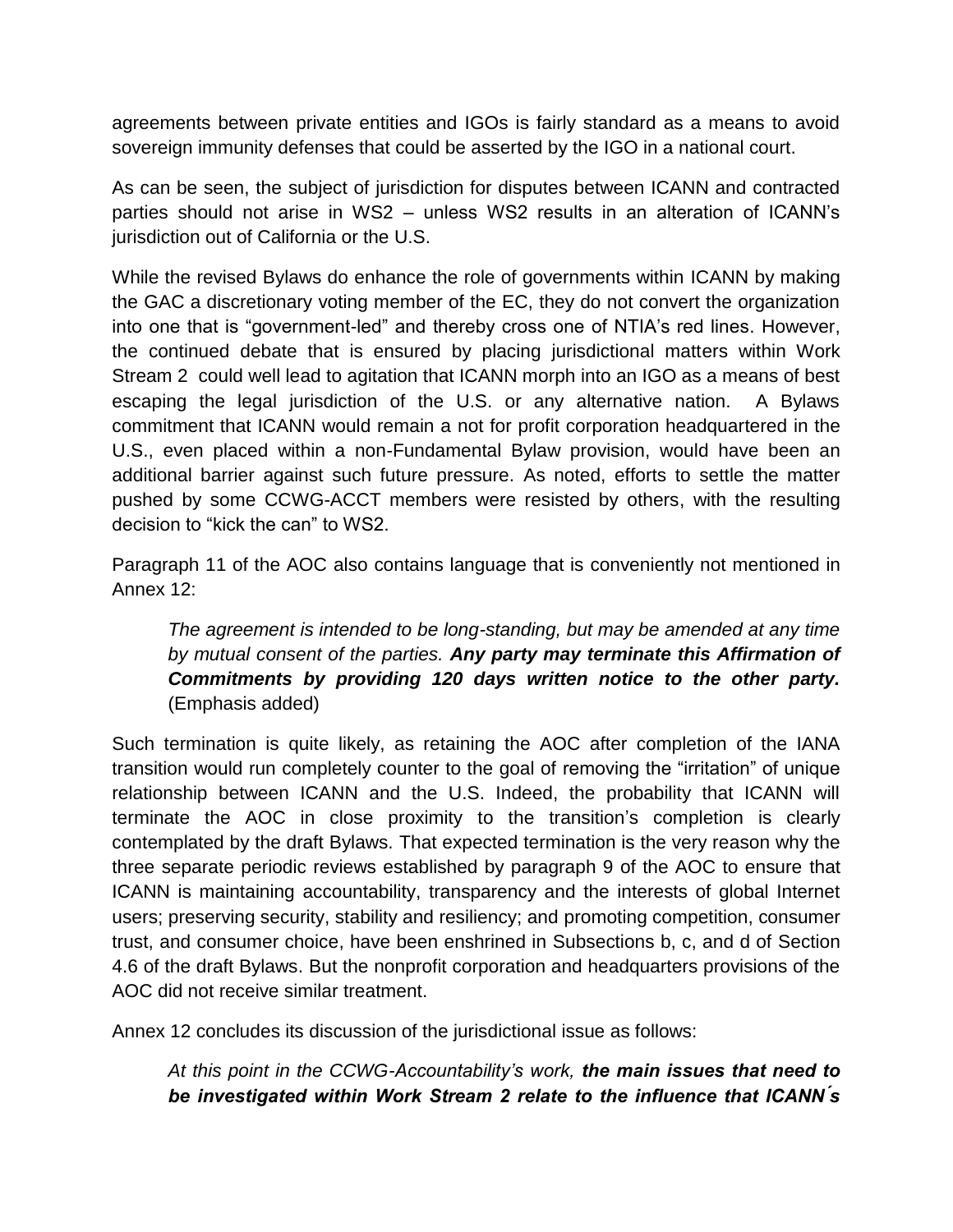*existing jurisdiction may have on the actual operation of policies and accountability mechanisms. This refers primarily to the process for the settlement of disputes within ICANN, involving the choice of jurisdiction and of the applicable laws, but not necessarily the location where ICANN is incorporated:*

*Consideration of jurisdiction in Work Stream 2 will focus on the settlement of dispute jurisdiction issues and include:* 

- *Confirming and assessing the gap analysis, clarifying all concerns regarding the multi-layer jurisdiction issue.*
- *Identifying potential alternatives and benchmarking their ability to match all CCWG-Accountability requirements using the current framework.*
- *Consider potential Work Stream 2 recommendations based on the conclusions of this analysis.*

*A specific Subgroup of the CCWG-Accountability will be formed to undertake this work.* (Emphasis added)

**The fact that the location where ICANN is incorporated is "not necessarily" going to be considered within Work Stream 2 means in actual practice that consideration of changing the locus of its incorporation – currently the State of California in the United States of America – would be an entirely proper focus for WS 2 consideration. Indeed, Annex 12 makes it abundantly clear that the jurisdictional considerations of WS 2 will include "identifying potential alternatives" to ICANN's long-standing jurisdictional locus within the United States, as one cannot "focus on the settlement of dispute jurisdiction issues" without considering the locus of ICANN's own jurisdiction.**

While making clear that a recommendation for a change in jurisdiction would be entirely permissible at the conclusion of WS2, the CCWG-ACCT has provided no explanation in Annex 12 why the revised Bylaws both strengthen ICANN's jurisdictional ties to California while simultaneously leaving this core fundamental issue unsettled.

# **Jurisdiction Replaces IANA as the Source of "Irritation"**

With the issue of jurisdiction sure to be the focus of continued discussion and debate in Work Stream 2, what evidence can be found that termination of the remaining formal U.S. relationship with ICANN will not calm the push for ICANN to sever its jurisdictional locus with the U.S.?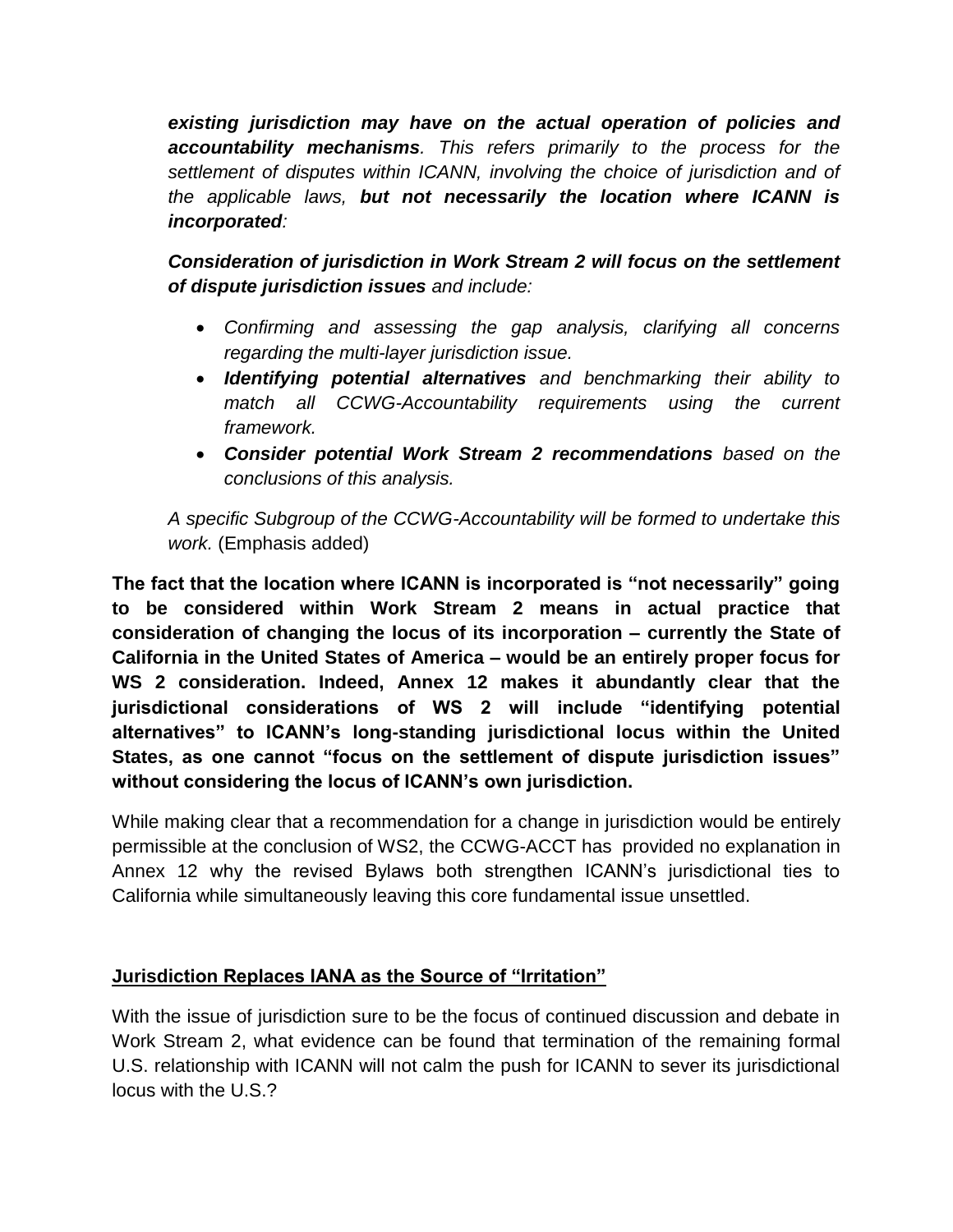Disturbingly, there are many:

• While Appendix A of the [CCWG-ACCT Proposal](https://www.icann.org/en/system/files/files/ccwg-accountability-supp-proposal-work-stream-1-recs-23feb16-en.pdf) is titled "Documenting Process of Building Consensus", it actually consists mostly of dissenting Minority statements.

The "Minority Statement by Olga Cavalli", which is "supported by the governments of Argentina, Benin, Brazil, Chile, Commonwealth of Dominica, France, Guinea, Mali, Nigeria, Paraguay, Peru, Portugal, Russian Federation, The Democratic Republic of Congo, Uruguay, Venezuela" does not focus on the jurisdiction matter. Rather, it embodies the collective views of those GAC member governments regarding the "GAC carve-out" adopted by the CCWG-ACCT to prevent the GAC from being a decisional member of the EC in the context of a community challenge to Board implementation of GAC advice. It states:

*the attempts of some stakeholders to take advantage of the IANA transition in order to reduce the ability of governments to be part of the – to be enhanced – community, have jeopardized the success of the overall process, and more broadly, have put at risk our trust in what has brought us all here in the first place: the multi-stakeholder approach… only the demands of part of the community representatives were met, at the expense of GAC; therefore, rather than "compromise", "winner takes all" would actually be a more accurate description of what is proposed in the CCWG-Accountability Supplemental Final Proposal on Work Stream 1 Recommendations.* (Emphasis added)

These dissenting governments, having proclaimed that their faith in the MSM "at risk" may well provide a nucleus of support within the GAC for aggressive attention to the jurisdictional matter.

 Officials of the French government, a supporter of the above-cited Minority Statement, made additional declarations in March against the transition plan. As [reported](http://www.theregister.co.uk/2016/03/24/france_slams_us_govt_internet_transition/) at the time:

> *The French government has slammed the agreement to move the domain name system out from under US control and hand it to Californian nonprofit ICANN.*

> *The French believe the move hands too much control to internet giants like Google and Amazon.*

> *Speaking to leading French newspaper Le Monde, French government officials said that the transition plan will lead to the "privatization of ICANN, not its internationalization."*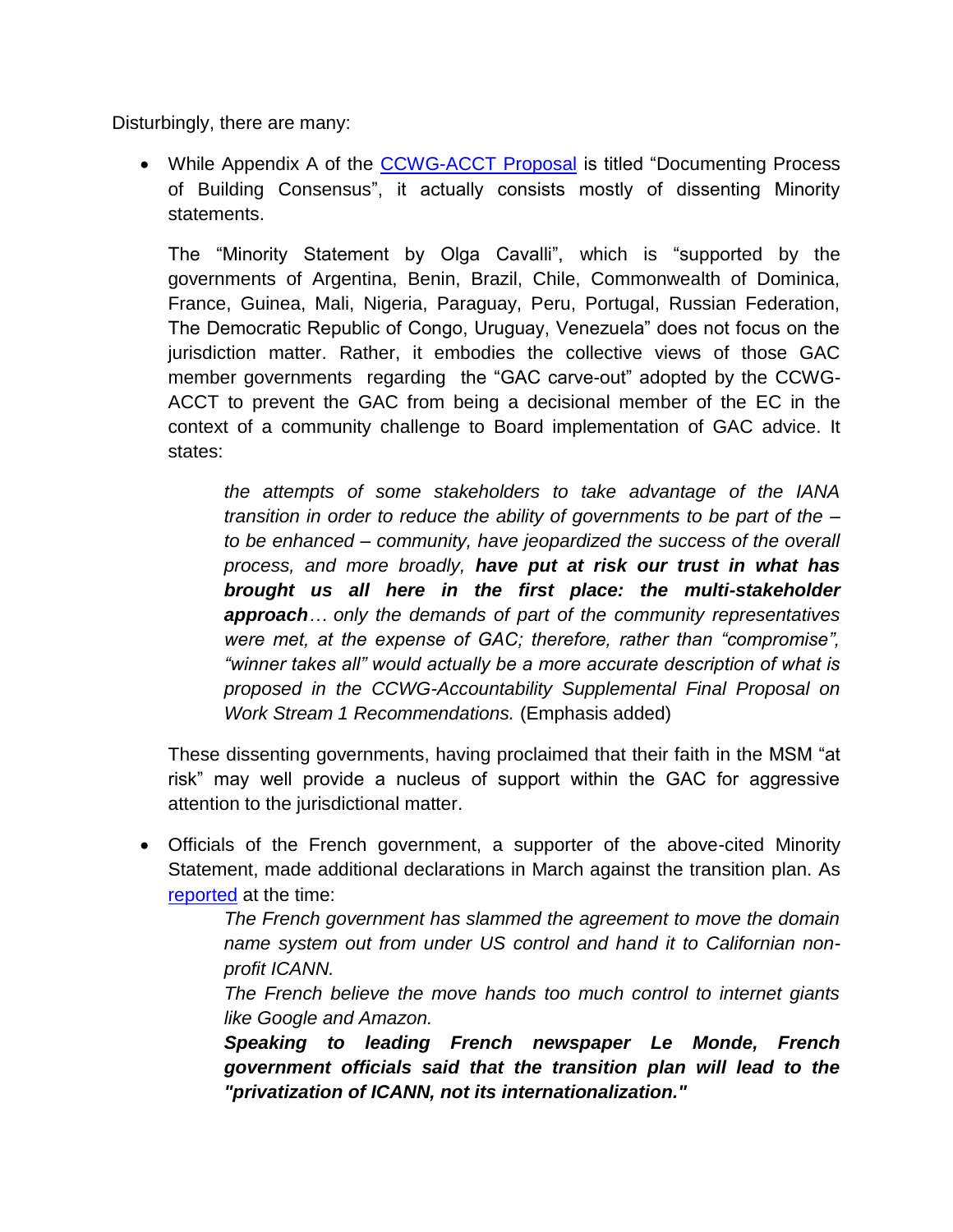*Axelle Lemaire, minister for the digital economy, put out a statement on Thursday which complained: "Despite the continued efforts of civil society and many governments to reach a balanced compromise, elements of this reform project will marginalize States in the decision-making processes of ICANN, especially compared to the role of the private sector."*

*… It also noted that the US government still retains significant control over ICANN, since it remains a non-profit organization based in California under US law, as opposed to an international organization like the United Nations or Red Cross, which operate under international law.* (Emphasis added)

 The impending IANA transition has not squelched efforts within the International Telecommunications Union (ITU) to transition IG matters to an intergovernmental body. As described in a recent [article](http://www.circleid.com/posts/20160429_internet_governance_in_transition_itu_battleground_rival_visions/) by Ambassador David Gross:

*Although there has been a recent cease-fire as Internet governance debates*  have focused more on the role of ICANN, those skirmishes may soon restart at *the ITU. Indeed, Internet-related issues already are moving from the periphery of discussions in the ITU's Telecommunication Standardization Sector (ITU-T) to the top of the agenda at many ITU-T study group meetings… Indeed, at a recent meeting in April, foreign ministers of Russia, China, and India agreed on "the need to internationalize Internet governance and to enhance in this regard the role of [the ITU]… Importantly, and little noticed at the time, decisions at PP-14 [2014 Plenipotentiary Conference held in Busan, South Korea] nevertheless subtly but materially broadened Internet-related work at the ITU in other, potentially significant ways. These changes were accomplished through several Resolutions adopted at Busan, reflecting a strategic shift on the part of some governments that significant changes can be made merely by the adoption of Resolutions (which drive the ITU's agenda for a four-year cycle and beyond), rather than the more controversial process of changing the ITU's jurisdiction by amending the Constitution and Convention. Notably, many of the new or amended PP-14 Resolutions refocused the ITU's work beyond telecommunications and into more problematic areas such as Internet content and applications, cybersecurity, and Internet policy, among others… The increased attention paid by governments to the work of ITU-T study groups should trouble affected businesses as well as others and encourage them to understand the deeper meaning beneath the technical nuts and bolts at the ITU… Businesses and others may find it worthwhile to monitor the activities of these various ITU-T study groups — they effectively may set the international regulatory environment for many aspects of the Internet and new technologies. Indeed, although study group outcomes theoretically are voluntary, the ITU-T study groups' work often is*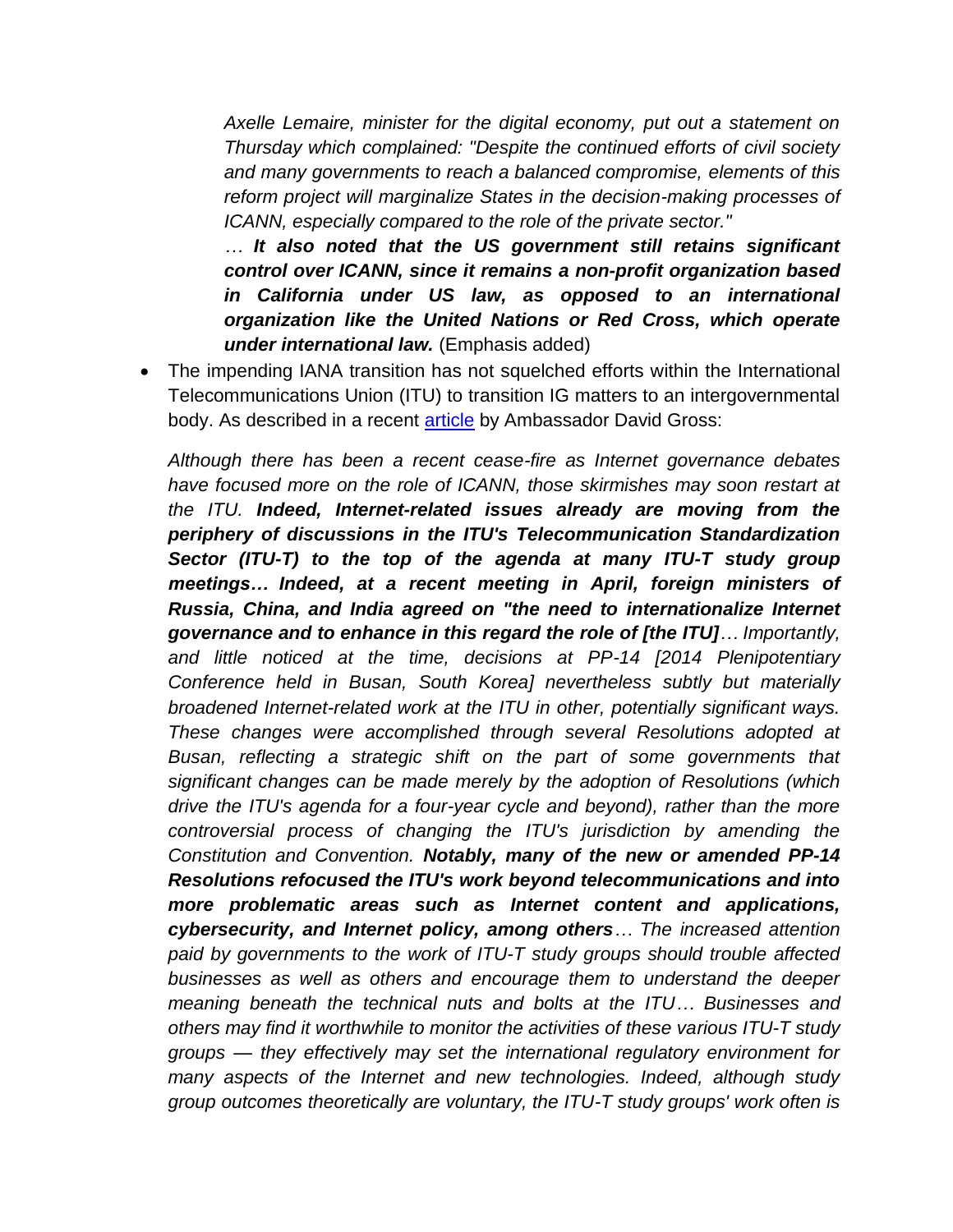*converted directly into domestic law in many countries, or could become international "norms," or even treaties, and thus mandatory standards.*

As governments working within the ITU context seek to set standards and thereby enhance governmental control over key Internet policy areas, voices are likely to be heard that the pressure for such measures can be alleviated by altering ICANN's jurisdictional locus, based upon a likely false premise that the ITU agitation can be squelched by transforming ICANN into an IGO.

 U.S concern regarding China's intentions on IG and related matters resulted in the issuance of an unexpected and somewhat extraordinary joint [press release](https://www.ntia.doc.gov/blog/2016/china-s-internet-domain-name-measures-and-digital-economy) from Ambassador Daniel A. Sepulveda and Assistant Secretary for Communications and Information Lawrence E. Strickling on May 16<sup>th</sup>. It stated that:

> *the Chinese government's recent actions run contrary to China's stated commitments toward global Internet governance processes as well as its stated goals for economic reform… Even if applied to Chinese-registered domain names, China's approach to DNS management within its borders could still contravene, undermine, and conflict with current policies for managing top level domains that emerge from the Internet Corporation for Assigned Names and Numbers (ICANN), which follows a multistakeholder model in its community-based and consensus-driven policymaking approach.*

While there is nothing new in the statement's authors' advocacy for the MSM, it is unusual for U.S. officials to so directly and strongly publicly criticize the Internet policies of another nation. In retrospect this statement may be seen as the opening salvo in a more public debate over the MSM versus other IG approaches – a debate that inevitably involves jurisdictional issues as China and other critics of the MSM will cite ICANN's U.S. jurisdiction as a reason for mistrust.

 Russia and China are also actively cooperating to enhance Internet censorship, and citing U.S. control of key Internet intermediaries as a rationale.

As [reported](http://www.huffingtonpost.com/scott-malcomson/russia-china-internet_b_9841670.html) in early May:

*the first China-Russia [forum](http://safeinternetforum.ru/en/programma/) on Internet sovereignty took place in Moscow under the auspices of Russia's government-endorsed [Safe Internet](http://ligainternet.ru/)  [League…](http://ligainternet.ru/) At the Moscow meeting last week, [Lu Wei,](http://www.nytimes.com/2014/12/02/world/asia/gregarious-and-direct-chinas-web-doorkeeper.html) the head of the Chinese delegation and the Communist Party's Internet security chief, [said,](http://ligainternet.ru/news/news-detail.php?ID=12888) "Now our countries are faced with an aggressive media propaganda. Therefore, we should pay serious attention to verification and filtering incoming information."*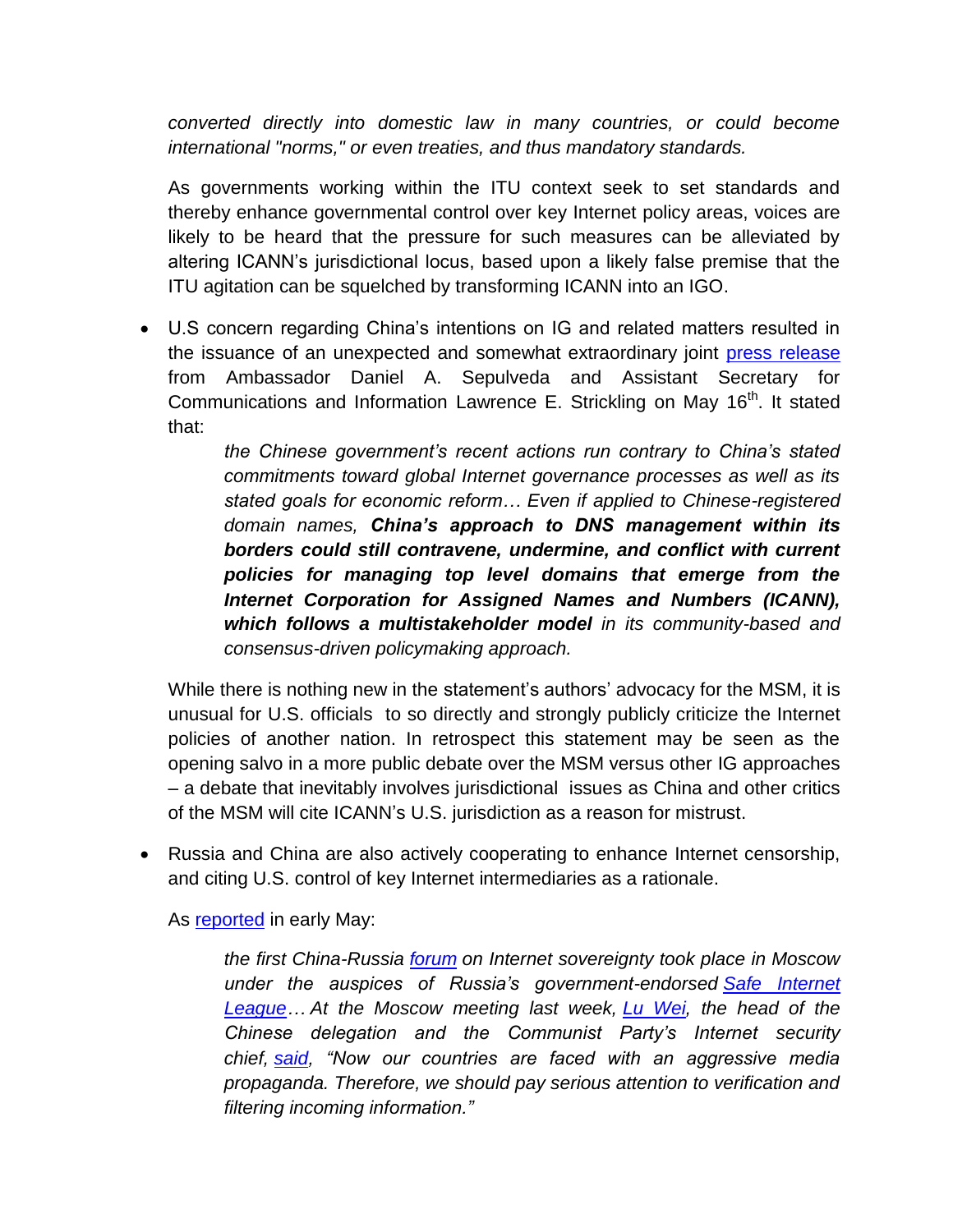*Fang Binxing, generally credited as the architect of the Great Firewall (sometimes more warmly called the Golden Shield), argued in his own remarks — judging from the live tweets by [Andrei Soldatov,](https://twitter.com/AndreiSoldatov) a Russian Internet dissident and coauthor of [The Red Web](http://www.amazon.com/Red-Web-Struggle-Dictators-Revolutionaries/dp/1610395735) — that American hosting companies currently control the Internet and those companies are in turn controlled by the U.S. government. The argument was that the U.S. is sovereign over today's Internet and the*  **only real question is whether sovereignty will be shared.** Russian *participants [echoed](http://www.voanews.com/content/russian-censorship-group-seeks-chinese-help-better-control-internet/3308924.html) these concerns and the conference concluded with a resolution to pursue further research and coordination between the two countries to advance toward the goal, articulated many times now by Chinese President Xi Jinping, of establishing the separate sovereignty of each nation in cyberspace.*

Another [report](http://foreignpolicyblogs.com/2016/05/02/china-and-russia-join-hands-for-internet-censorship/?platform=hootsuite) on the same meeting emphasizes how China is pushing its concept of "internet sovereignty" in opposition to the suspect MSM, and for the purpose of strengthening government censorship of the Internet:

*Chinese and Russian censors met at the ["Seventh International Safe](http://safeinternetforum.ru/en/)  [Internet Forum"](http://safeinternetforum.ru/en/) in Moscow on April 27 to share ideas on controlling their citizens' access to the internet. Leading the forum on the Russian side was [Russia's chief internet censor](https://next.ft.com/content/08564d74-0bbf-11e6-9456-444ab5211a2f) Konstantin Malofeev, "a key player in Moscow's drive to tame the web and limit America's digital influence." Malofeev is the founder of Russia's ["Safe Internet League,](http://www.ligainternet.ru/en/)" which hosted the event. Representing China were cyberczar [Lu Wei](http://chinadigitaltimes.net/china/lu-wei/) and ["Great Firewall](http://chinadigitaltimes.net/space/Great_Firewall)  [of China"](http://chinadigitaltimes.net/space/Great_Firewall) mastermind [Fang Binxing…](http://chinadigitaltimes.net/space/Fang_%22always_wet%22) A university classmate of Russian president Vladimir Putin, Bastrykin [has said](http://www.thetimes.co.uk/article/putin-ally-calls-for-china-style-censorship-0x69klqqs) that Russia should stop "playing false democracy" and give up "pseudo-liberal values" such as press freedom and freedom of expression, [and should start](https://www.rt.com/politics/340062-top-russian-investigator-proposes-internet/) "using China's experience as a model to counter pressure from the United States." China, now in the business of [exporting internet censorship](http://www.usnews.com/opinion/blogs/world-report/2014/01/30/china-is-exporting-internet-censorship-to-iran) technology [to](http://blogs.reuters.com/david-rohde/2011/11/17/chinas-newest-export-internet-censorship/)  [authoritarian regimes around the world,](http://blogs.reuters.com/david-rohde/2011/11/17/chinas-newest-export-internet-censorship/) was only too happy to help.*

*A major theme of the event was China's pet theory of ["internet](http://chinadigitaltimes.net/2015/05/china-and-russia-agree-to-respect-cyber-sovereignty/)  [sovereignty,](http://chinadigitaltimes.net/2015/05/china-and-russia-agree-to-respect-cyber-sovereignty/)" the polar opposite of the ["borderless"](http://www.financialdirector.co.uk/financial-director/opinion/2238840/the-internet-must-remain-borderless) internet envisioned in liberal democratic societies. This theory seems to be based largely on an authoritarian notion of the ["right"](https://twitter.com/AndreiSoldatov/status/725251548134137856) of governments to control their citizens' thoughts and activities, again the polar opposite of the democratic concept of rights as vested in the individual. What we in liberal democratic societies understand as "freedom," Chinese and Russian censors see as Western ["hegemony.](http://chinadigitaltimes.net/2016/04/chinese-cyberchiefs-preach-internet-sovereignty-moscow/)"… In any case, authoritarian states appear to be trying to establish a system of their own for internet governance as*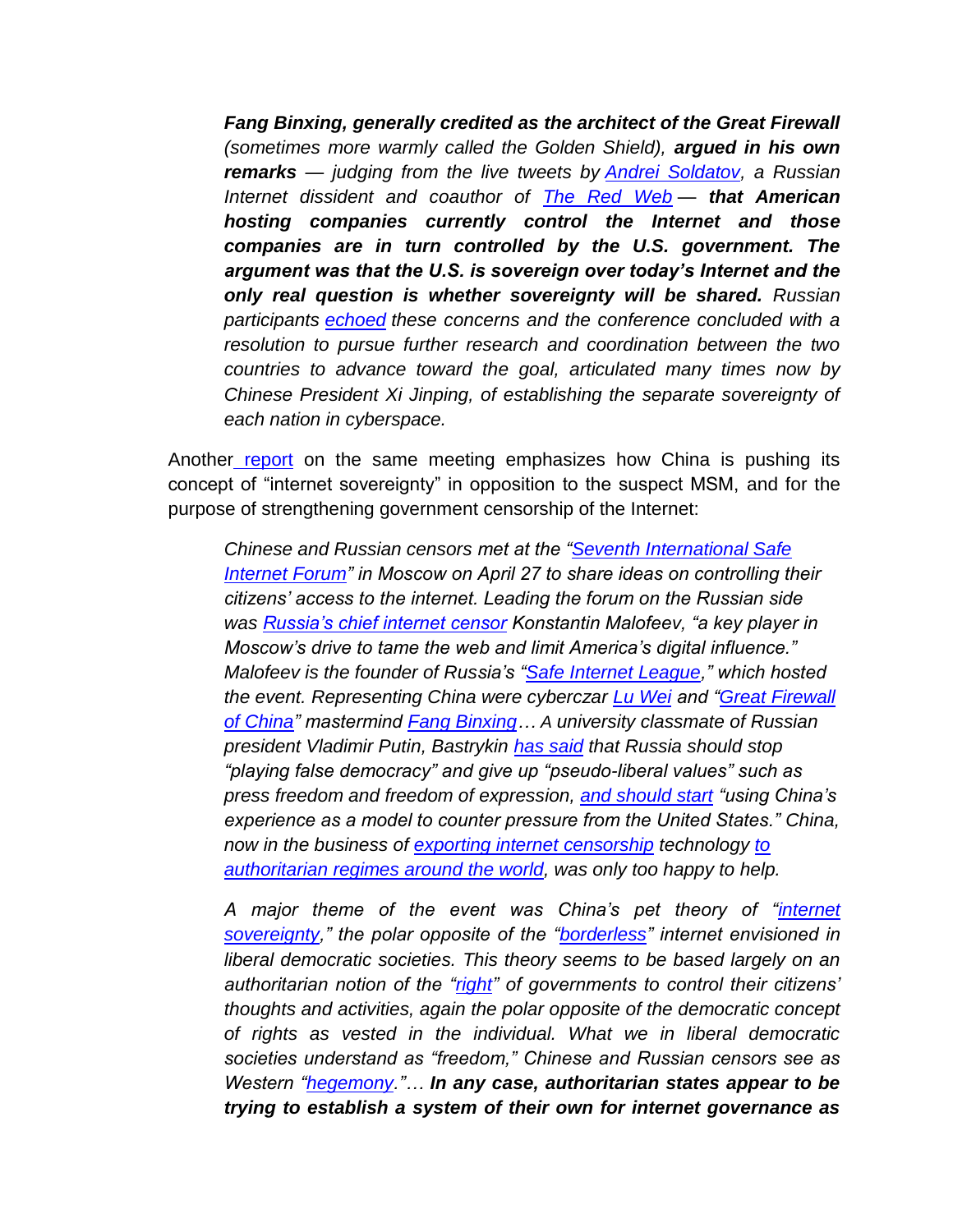*an alternative to the "hegemonic" Western democratic system they dislike and fear. This is but one facet of the ["China Model"](http://www.theatlantic.com/china/archive/2013/03/why-the-china-model-isnt-going-away/274237/) or ["Beijing Consensus"](https://www.foreignaffairs.com/reviews/capsule-review/2010-05-01/beijing-consensus-how-chinas-authoritarian-model-will-dominate) of authoritarian development that China is trying to build up and normalize internationally as a competing model to the ["Washington Consensus"](http://www.japanpolicyforum.jp/archives/editor/pt20150120054332.html) that China considers hostile to its national interests.*

• ICANN has just announced that ICANN 57 will take place in early November in Hyderabad, India. That meeting may well feature some coordinated critiques of ICANN's U.S. jurisdiction from the Indian government and host country organizations. In addition to India's cooperation with China and Russia within the ITU, civil society voices within that nation have focused upon ICANN's continued post-transition U.S. jurisdiction as a central focus of criticism.

India's Economic Times published a May  $12<sup>th</sup>$  critique titled "The Internet can't [end up being governed only by American laws"](http://articles.economictimes.indiatimes.com/2016-05-12/news/73039723_1_itu-international-telecommunication-union-icann). Its main points follow:

*Whether a private entity can govern cyberspace so vital to all nations for their economic growth and national security is a big question… Icann is an NGO in California, governed by the laws of the state and of the US. Governments, other than American, have little control over Icann, even as it governs the cyberspace on most aspects of policies that are sovereign rights of states… In this debate, the UN and its agencies like the International Telecommunication Union have been kept out in the name of multi-stakeholderism… That the creation of the Internet was based on this model does not mean that it is the only appropriate way to govern it. The US government has used all the instruments at its disposal - diplomacy, coalition-building, engaging with Silicon Valley companies and other standards bodies, NGOs, human rights groups - to get Icann accepted as the global authority to run the Internet… The Icann board is elected by, and accountable to, its constituents, which number only about 100 in naming, numbering, and protocol organisations. In all, it is a closed group, a clique that has hitherto governed the Internet and will continue to do so. It will operate not under international laws, but under US laws… Has the transition to the Internet Assigned Numbers Authority (IANA) that started a couple of years ago achieved its purpose of providing legitimacy to Icann, with the additional 'bonus' of Washington retaining control over the Internet? The answer is probably yes… Cyberspace should be the next frontier for India and other countries.*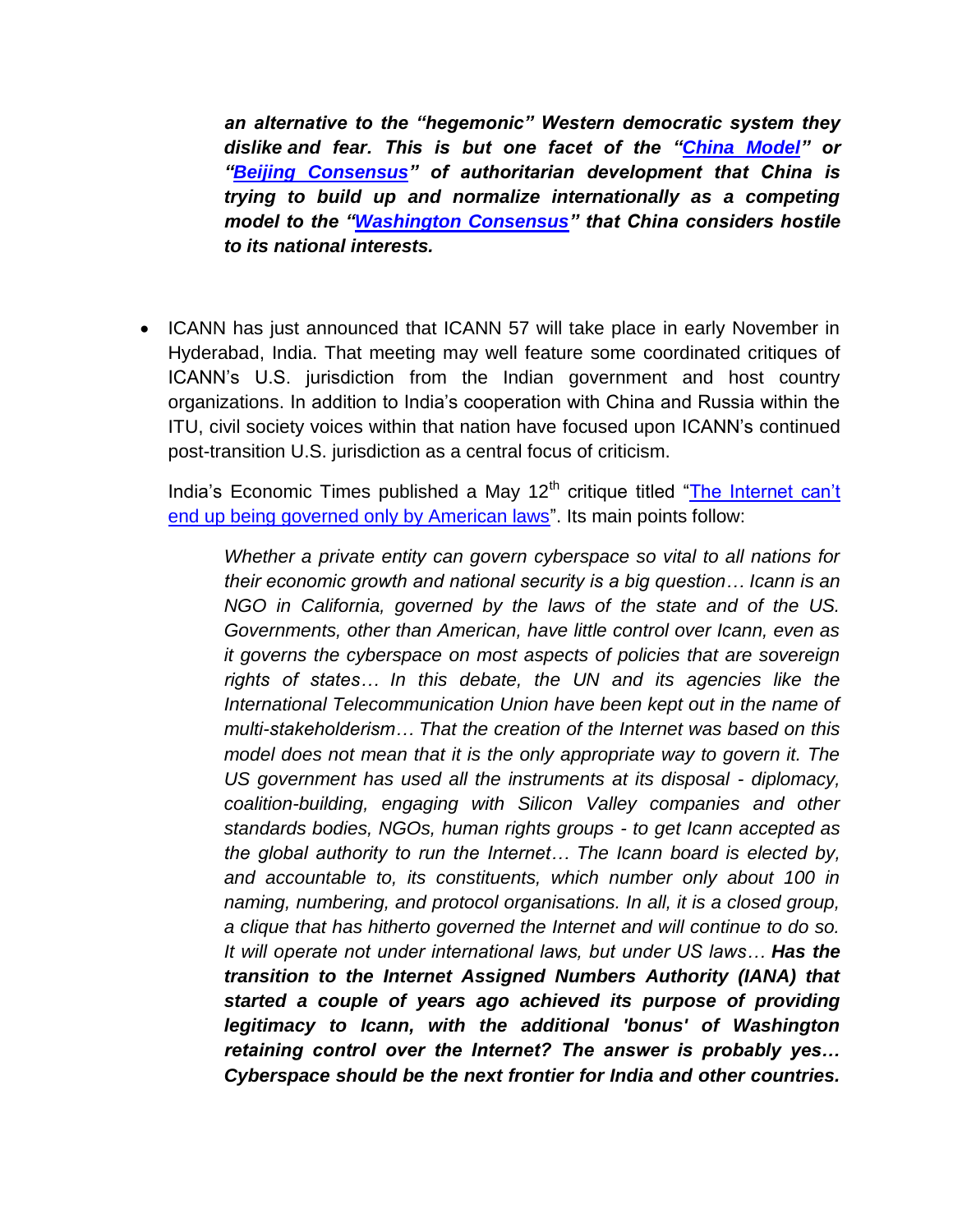*The world wants Icann to be governed by - and to be accountable to international laws.* (Emphasis added)

A March 23<sup>rd</sup> [Op-Ed](http://www.thehindu.com/opinion/op-ed/why-the-internet-isnt-just-free-yet/article8386172.ece) in the influential Hindu newspaper made a similar argument:

*More significant, at least for those outside the U.S., is what does not change. The main problem that non-U.S. actors have with the U.S. control over ICANN is that it can unilaterally interfere with the ICANN's policy process, and the Internet's root server (containing the authoritative root zone file). Post transition, it will no longer be able to do so with a direct fiat to ICANN. However, the numerous judicial, executive and legislative powers held by the U.S. government over ICANN as an American organisation remain unchanged.*

*The fear was never of the U.S. casually interfering with ICANN or the root server. It is exceptional situations that remain a problem area. The U.S. President has various kinds of emergency powers regarding key infrastructure, which is likely to extend to ICANN and the root server. Then there is the Office of Foreign Assets Control, which has seized foreign assets in the U.S. on the flimsiest of geopolitical grounds. A country's domain name, like .in, in the root server can be considered as its asset inside the U.S. It is also possible that the Federal Communications Commission, having recently declared Internet service as a public utility, might at will seek jurisdiction over ICANN-managed critical Internet resources. And, of course, the U.S. legislature can make any kind of law affecting any aspect of ICANN and the root server.*

*The greatest likelihood of the U.S. government's interference comes from the judiciary….*

*All in all, therefore, the real problem of the U.S.'s executive, legislative and judicial control over ICANN and the root server will not change with the current proposal. This is a serious matter. What is required is to get ICANN incorporated under international law, with host country immunities for an international organisation.*

## *Jurisdiction issue*

*Despite strong exhortations by some of its members, the key question of jurisdiction over ICANN was not taken up by the group that developed the proposal. This issue has been moved to the*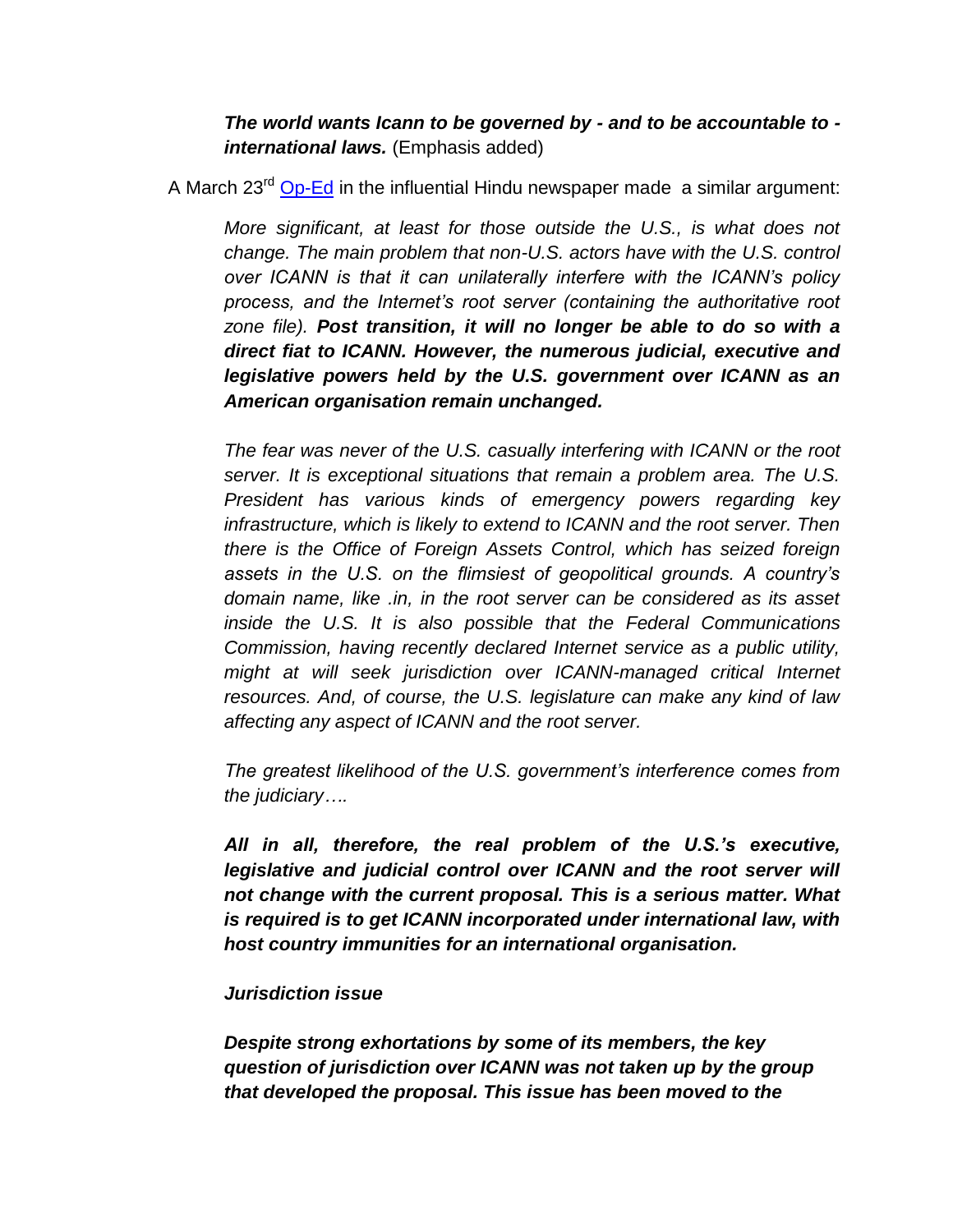*second phase of this group, which could go on beyond the expected date of transition. This remains the main issue to resolve for any real change and progress. But the commitment of the U.S. government and other U.S. actors to consider any such change remains suspect. The U.S. government and the board repeatedly put up redlines whenever there were structural proposals that could ensure a greater latitude within the system to embrace change. And they succeeded at every point, because the so-called 'community' was eager to keep the U.S. government pleased, lest they simply refuse the transition altogether. This is hardly a democratic way of decision-making on such an important issue as ICANN's new oversight mechanism. But the 'community' remains most interested to have power fully transferred to itself, even if within U.S.'s jurisdictional oversight, rather than go by larger global public interest concerns… What ICANN needs, therefore, apart from coming under international jurisdiction, is some kind of external oversight, which, however, need not be of governments.*

That Op-Ed is likely a preview of the views that will be voiced during the WS2 consideration of the jurisdiction issue by those who will never be satisfied until ICANN is completely divorced from U.S. jurisdiction and the accompanying legal framework - with the ultimate divorce being ICANN's conversion into an IGO subject to so-called "international law". From its author's perspective, "the key question of jurisdiction over ICANN…remains the main issue to resolve for any real change and progress", indicating that the IANA transition is not regarded as meaningful change or progress.

Indeed, some members of CCWG-ACCT WS2 working group have already voiced similar concerns and views during its initial discussions. And there are now reports that some governments, claiming inequitable distribution of IP addresses as rationale, are starting to move to a dangerous "middle ground" that contemplates the shifting of some IG functions to a multilateral context.

**What seems abundantly clear is that hopes that the announcement of the IANA transition, and the output of the NETmundial conference, would result in greater support for the MSM among the BRIC nations have not been realized. Brazil and India, while still supporting multistakeholderism to some degree, nonetheless remain committed to government dominance of IG. And Russia and China remain openly hostile to the "western hegemony" and "pseudo-liberal values" that they view as inherent in the MSM.**

**The greatest danger for those who believe that ICANN should remain a MSM entity, based of necessity within a national jurisdiction rather than a multilateral IGO with accompanying domination by governments, is that if this jurisdictional**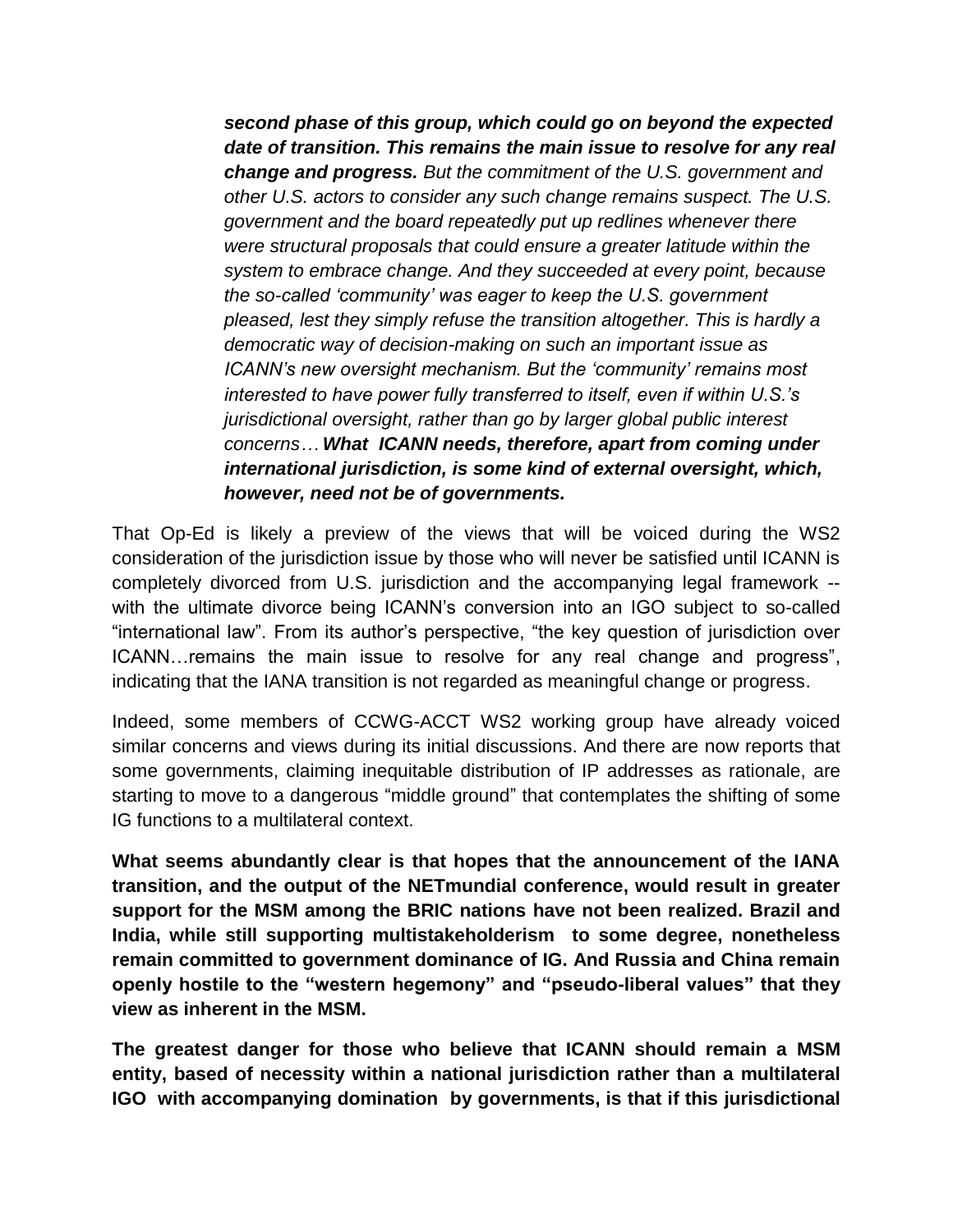**issue is permitted to fester it may become a rallying point for disaffected blocs within the ICANN community and the GAC. A "heads in the sand" decision to defer a definitive decision just keeps the issue alive and the MSM vulnerable to an ICANN Bylaws change.**

The danger of a disaffected stakeholder bloc working in tandem with like-minded GAC members cannot be dismissed. While the revised Bylaws encompass the principle that GAC advice to the Board must be reached by full consensus and absent formal objection, it establishes no such requirement for GAC decisions on whether to join the EC on a particular accountability manner, or how to determine the GAC position thereon. It is not difficult to envision a potential scenario in which a majority of the Board is at risk of being removed by the community, the GAC by majority vote determines to amend its [Operating Principles](https://gacweb.icann.org/display/gacweb/GAC+Operating+Principles) (OP) for its decisional process within the EC to one that does not require full consensus, and the GAC then leverages its ability to be the determining vote on Board removal to bring pressure on the Board to effect a change in ICANN's jurisdictional locus.

Some may assert that such a scenario is improbable, but it remains more readily possible so long as ICANN's commitment to remain a non-profit California corporation is not enshrined in a Fundamental Bylaw. In any event, Principle 53 of the GAC OP clearly sets forth that, "A Member or Members may move, at a meeting, for these Operating Principles to be open to revision…. The deciding vote… shall constitute a simple majority of the Members who are present at the meeting at which it was moved for these Operating Principles to be revised."

# **Potential Impact on U.S. Facilitation of the IANA Transition**

As the September 30<sup>th</sup> end date of the current IANA contract between ICANN and the NTIA approaches, renewed tensions between Congress and the Administration are surfacing, and the jurisdiction issue is starting to get increased attention on Capitol Hill.

On the Appropriations front, on May 18<sup>th</sup> the House Appropriations Subcommittee on Commerce, Justice, Science and Related Agencies reported out its FY 2017 funding bill for the Department of Commerce. That money bill extends the current prohibition on the spending of any appropriated funds by the NTIA to complete the transition into the next fiscal year, which starts on October 1, 2016. The full Appropriations Committee is scheduled to take up and report the bill on May 24<sup>th</sup>.

NTIA head Lawrence Strickling has [stated](http://www.circleid.com/posts/20150127_ntia_cromnibus_bars_iana_transition_during_current_contract_term/) in the past that the spending prohibition, while not inhibiting NTIA's ability to monitor and review ICANN developments and plan for the transition, would prevent it from relinquishing control of the IANA functions.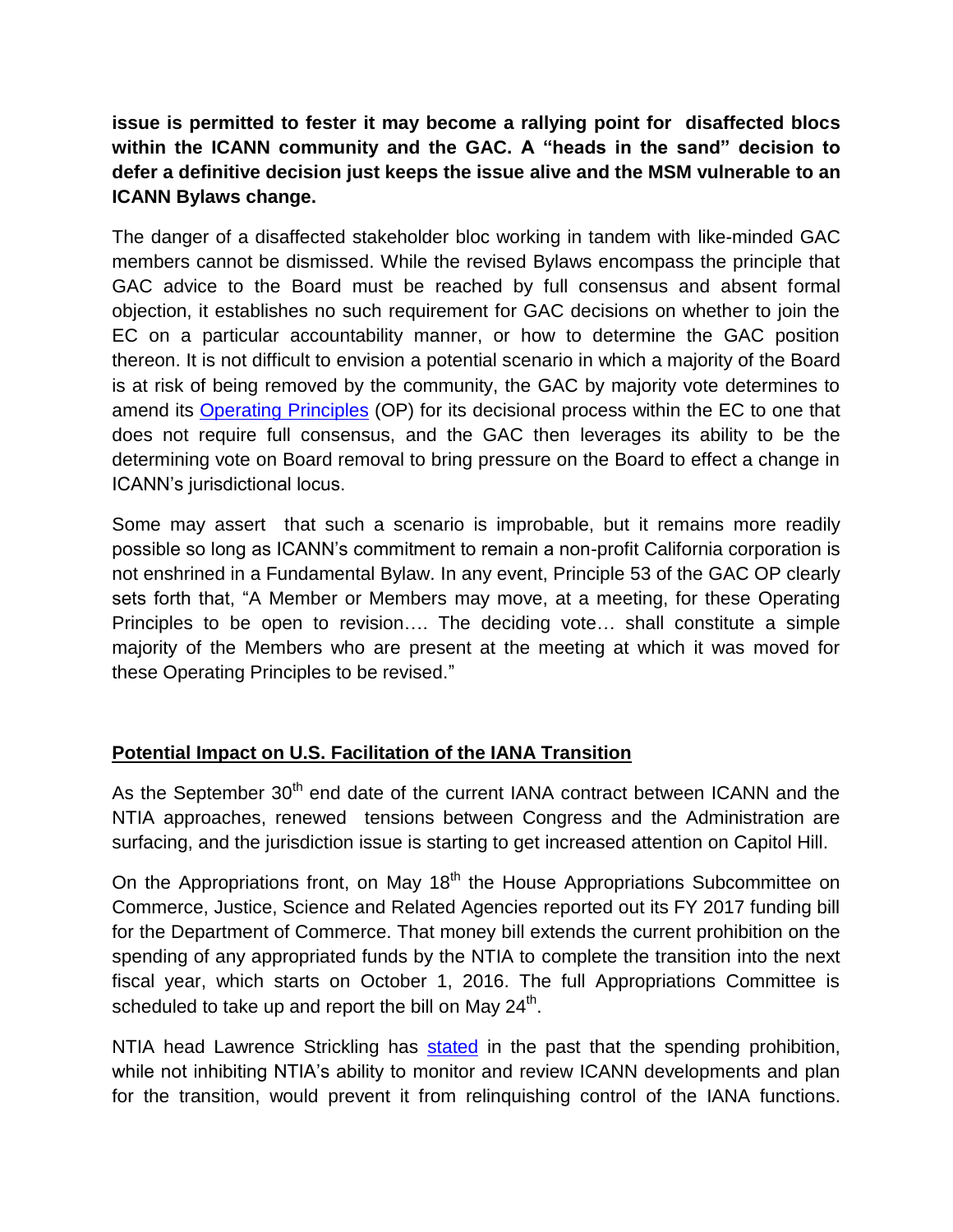Speaking at the January 2015 Congressional Internet caucus "State of the Net" conference, he said:

*The act does restrict NTIA from using appropriated dollars to relinquish our stewardship during fiscal year 2015 with respect to Internet domain name system functions. We take that seriously. Accordingly, we will not use appropriated funds to terminate the IANA functions contract with ICANN prior to the contract's current expiration date of September 30, 2015. Nor will we use appropriated dollars to amend the cooperative agreement with Verisign to eliminate NTIA's role in approving changes to the authoritative root zone file prior to September 30. On these points, there is no ambiguity.*

If Senate Appropriators follow the same path, or accept the House position when reconciling the Commerce Appropriations bill, it will set the stage for a possible confrontation with a White House that has not hesitated to maneuver around Congressional edicts with its own Executive Orders. Some have opined that NTIA could avoid the spending prohibition by simply letting the current IANA contract expire, an act that arguably incurs no monetary costs. But as NTIA has placed ICANN under contract to perform the IANA functions it is difficult to see why they would revert to ICANN, rather than back to NTIA, upon expiration. Further, the entire transition is premised upon NTIA affirmatively transferring its root zone change review authority and contract renewal accountability clout to the multistakeholder community embodied in the new PTI and EC, an act that arguably requires some positive action on its part. It would of course be preferable if the IANA transition were not caught up in a partisan political battle, possibly including Congressional litigation against Executive Branch action, but in a hotly contested Presidential election year events could spin out of control.

Also scheduled on May  $24<sup>th</sup>$  is a Senate Commerce Committee oversight [hearing](http://www.commerce.senate.gov/public/index.cfm/hearings?ID=418B1D81-1F0B-4E09-BB71-A98FBABE42B9) on "Examining the Multistakeholder Plan for Transitioning the Internet Assigned Number Authority". This promises to be a far more feisty affair than a March  $24<sup>th</sup>$  House Energy and Commerce [hearing](https://energycommerce.house.gov/hearings-and-votes/hearings/privatizing-internet-assigned-number-authority) on "Privatizing the Internet Assigned Number Authority", which was largely characterized by bipartisan praise for the ICANN's community's efforts to shape the transition and accountability measures.

Senate Commerce members includes former Presidential aspirants Marco Rubio and Ted Cruz, and both these republican Senators have now embraced an idea promulgated on April  $4<sup>th</sup>$  by the conservative think tank The Heritage Foundation. In a background [paper](http://www.heritage.org/research/reports/2016/04/icann-transition-proposal-the-us-should-proceed-with-caution) titled, "ICANN Transition Proposal: The U.S. Should Proceed with Caution", authors Brett D. Schaefer and Paul Rosenzweig do not argue against the transition per se, but rather advocate for an interim testing period in which the U.S. retained continued oversight, positing: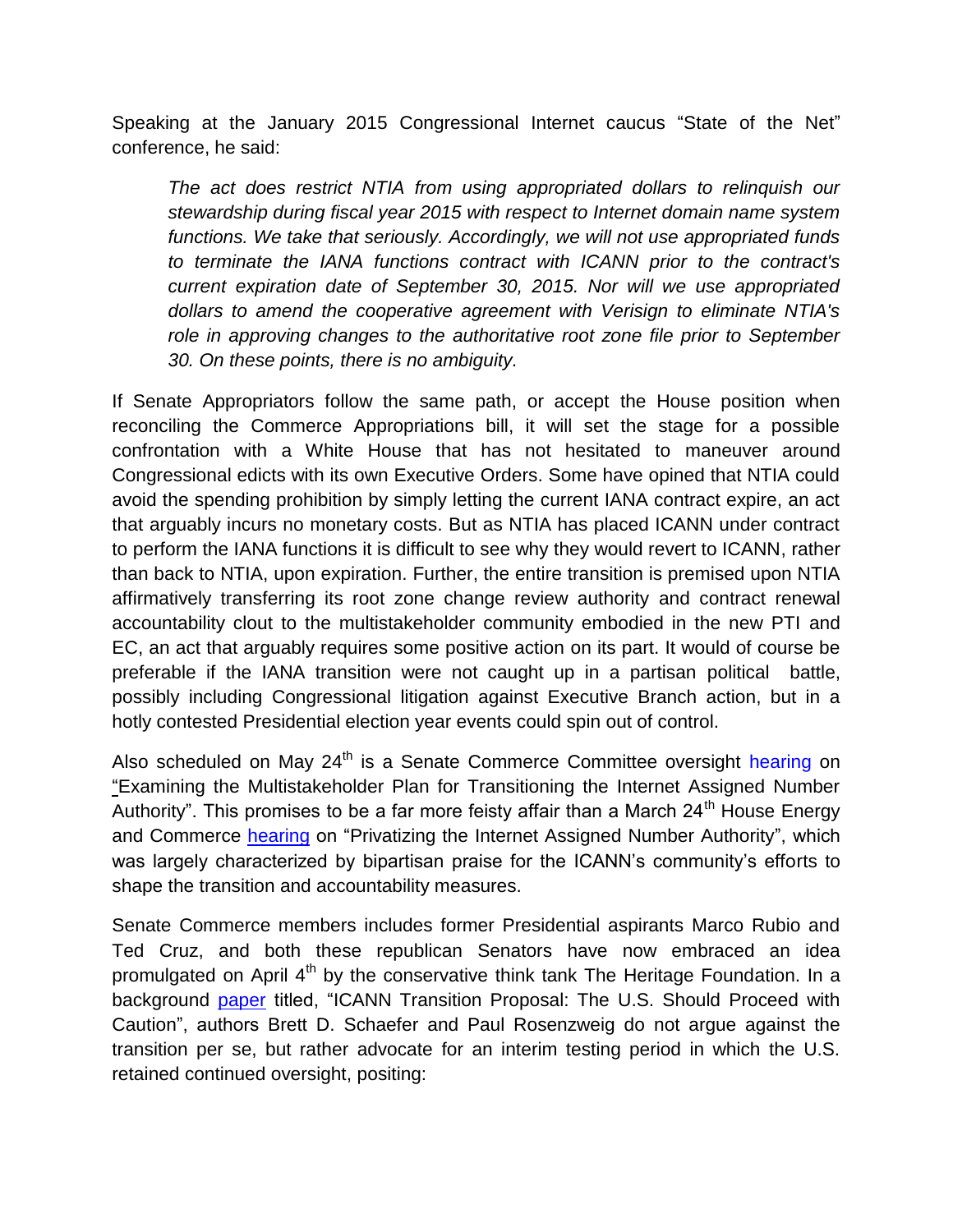*uncertainty with regard to how this new ICANN structure would operate should lead the U.S. to retain some oversight until there is confidence that it will work smoothly as envisioned. To that end, we recommend a "soft extension" of the existing contractual relationship—one that allows ICANN two years to demonstrate that the new procedures it is putting in place actually work to hold the corporation accountable. The transition to a multi-stakeholder global system is too important to get wrong and too important to rush… Even if the NTIA and Congress are satisfied with the proposal, the proposed changes in ICANN's structure and governance model are significant and untested. It would be prudent to allow ICANN to operate under the new structure for a period of time to verify that unforeseen complications and problems do not arise while retaining the ability to reassert the historical NTIA relationship if unforeseen complications do arise… the current proposal… does propose radical changes in ICANN governance and shifts in the balance of power and influence among groups within ICANN. It would therefore be prudent to maintain the current arrangement, or at least a means for reasserting NTIA oversight, for the next two years until the new structure proves itself… Prudence dictates caution. The U.S. should take the time to make sure that everything is working properly before executing an irreversible decision.*

At the time of this article's publication, Sen. Rubio was circulating a draft letter addressed to Assistant Secretary Strickling that, while commending the ICANN community in developing "a transition proposal that would maintain the security, stability, and resiliency of the Internet's Domain Name System (DNS)", and while noting that "there are many positive aspects to the proposal", nonetheless states;

*However, the Internet is too important to allow the transition to occur without certainty that the proposed accountability measures are adequate and that ICANN's new governance structure works properly. Therefore, we respectfully request that you consider an extension of the NTIA contract with ICANN to ensure that the many changes in the transition proposal are implemented, operate as envisioned, and do not contain unforeseen problems, oversights, or complications that could undermine the multi-stakeholder model or threaten the openness, security, stability, or resiliency of the Internet… In finalizing your review of this proposal, we request you consider an extension of the NTIA contract with ICANN with the goal of ensuring that the transition establishes a stable system that reinforces the multi-stakeholder model and does not contain unforeseen problems or consequences that could jeopardize the security, stability, and openness of the Internet.* 

The draft Rubio letter also notes that "there are many details of the proposal that have yet to be developed, much less finalized", but does not specifically cite the WS2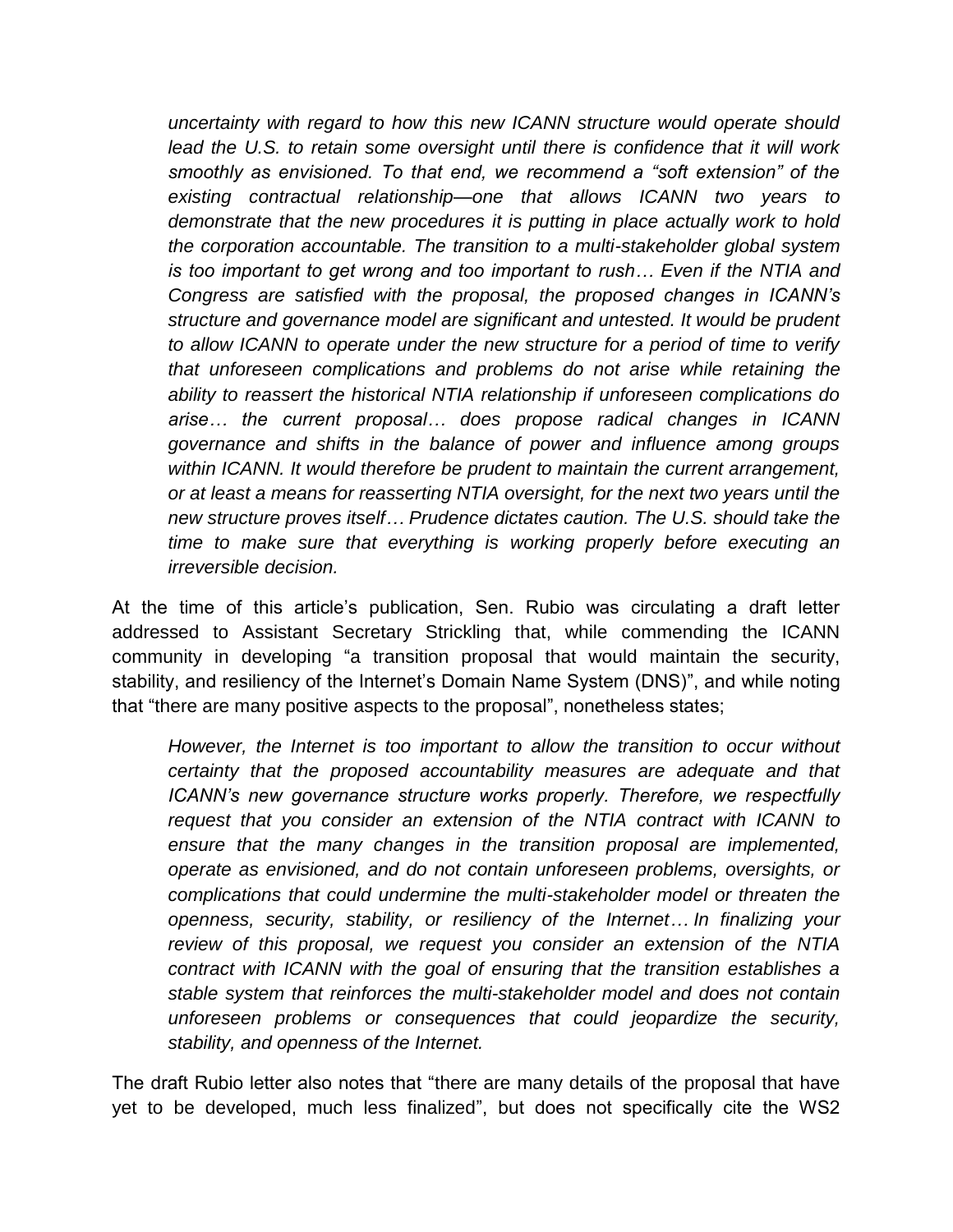consideration of jurisdiction as a concern. It is not yet known which other Senators will sign onto this letter, or when it will be sent to NTIA.

**Of more direct relevance to this article, on May 19th Senator Cruz, joined by Senators James Lankford and Mike Lee, dispatched a letter to Strickling as well as Commerce Secretary Penny Pritzker that likewise requests a delay in the transition – and that specifically cites the unresolved jurisdiction matter as one rationale for that view.** Their letter states:

*Fourth, there is concern that ICANN may consider moving its headquarters outside the United States to escape U.S. law and redraft its bylaws, once the transition has been finalized. During a recent CCWG-Accountability "Review of Draft Bylaws" meeting on April 11, 2016, a representative for Iran stated, "We should not take it granted that jurisdiction is already agreed to be totally based on U.S. law." Iran was supported by representatives from Argentina and Brazil who suggested that jurisdiction should be a subject for work stream 2, which as previously discussed, will not be subjected to review by the administration or Congress. Moving ICANN's jurisdiction to outside the United States would be an obvious deviation from ICANN's Affirmation of Commitments, which affirms a commitment to "remain a not for profit corporation, headquartered in the United States of America."*

*This issue is far from resolved. Indeed, the transition proposal clearly states: "The ICG [IANA Stewardship Transition Coordination Group] also notes that a change in jurisdiction at the time of transition of stewardship -given the implications on ICANN and PTI accountability -would increase the complexity of the proposal and increase the level of risk in the transition. The ICG recognizes that jurisdiction remains an important issue that needs to be addressed based on a clear assessment of the implications of different options." Simply put, ICANN is not reaffirming its commitment to the United States government to remain headquartered in the United States. The fact that this issue has been deferred to an unspecified point in the future when the U.S. would have a far lesser voice in the transition process raises questions about ICANN's intent on this matter.* (Emphasis added)

Responding to the Rubio and Cruz suggestions for a transitional extension of the IANA contract, Prof. Milton Mueller has just [opined:](http://www.internetgovernance.org/2016/05/20/two-more-speed-bumps-for-the-icann-reforms/)

*The idea of a "test drive" is probably well-intentioned, but in fact it is an impractical idea that would completely disrupt the legitimate process. The new bylaws will be passed by the ICANN board sometime in late May. If the NTIA deems that the proposal the Internet community spent two years developing*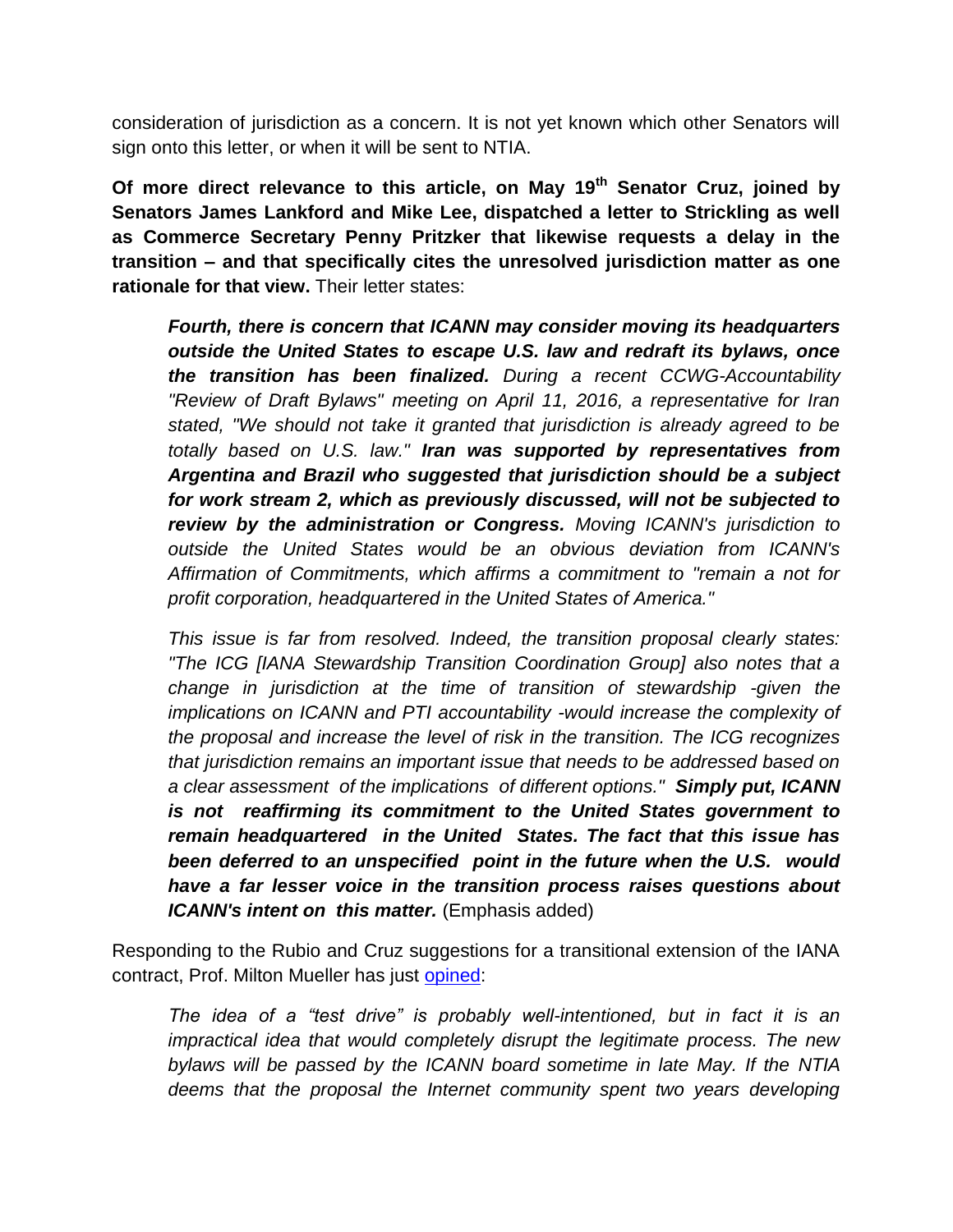*meets its criteria, it has repeatedly promised to implement the transition and end its contractual control of ICANN. Backing away from that commitment because of*  last-minute pressure from a few U.S. politicians would be a complete betrayal of *the hundreds of people who worked hard developing the reforms and the millions of people worldwide who support them. The credibility of the U.S. government and the transition process would be shot. Such a move would also empower the cynics in Moscow, China and Europe who have always intimated that the US would never let go…*

*Quite apart from the breaking of a vital commitment, the idea of a "test drive" of new institutional arrangements doesn't make sense. Either ICANN is ultimately accountable to the U.S. government or it is accountable to the global multistakeholder community. There is really no middle ground here. If the US government has the authority to pull the plug on the reforms or alter them unilaterally, then everyone will know that it is the real authority and the new accountability arrangements cannot really be used or tested. The actors in this space will appeal to the NTIA when they don't get what they want, and continue to reinforce the community's dependence on the US government. You can't really do laboratory experiments or "test drives" when making changes in governance institutions.*

This author is not swayed by the argument that a short extension of the contract would "empower the cynics in Moscow, China and Europe". As this article has amply documented, those parties are at best committed to transferring control of the root zone functions to an IGO beyond the jurisdiction of any nation, and at worst are dedicated to using the DNS as a means of pervasive information censorship.

However, the argument that a "test drive" in which the U.S. retains ultimate control is no real test seems more convincing; the only way to know if the community-pedaled ICANN bike will remain upright is to remove the IANA contract training wheels. In addition, presuming that all the required elements enunciated by the NTIA are in place by September  $30<sup>th</sup>$ , intervening against the transition would likely cause deep dejection in, and divisions between, many sectors of the ICANN community that has drawn together and striven so mightily to develop a transition and accountability blueprint under significant time pressures. An ironic and unintended effect of it could also be r increased community pushback against the concept of cementing U.S. jurisdiction during WS2, thereby leaving the jurisdiction matter unresolved and irritating for an extended time period.

## **Conclusion: The Jurisdictional Debate Needs Near-Term Resolution**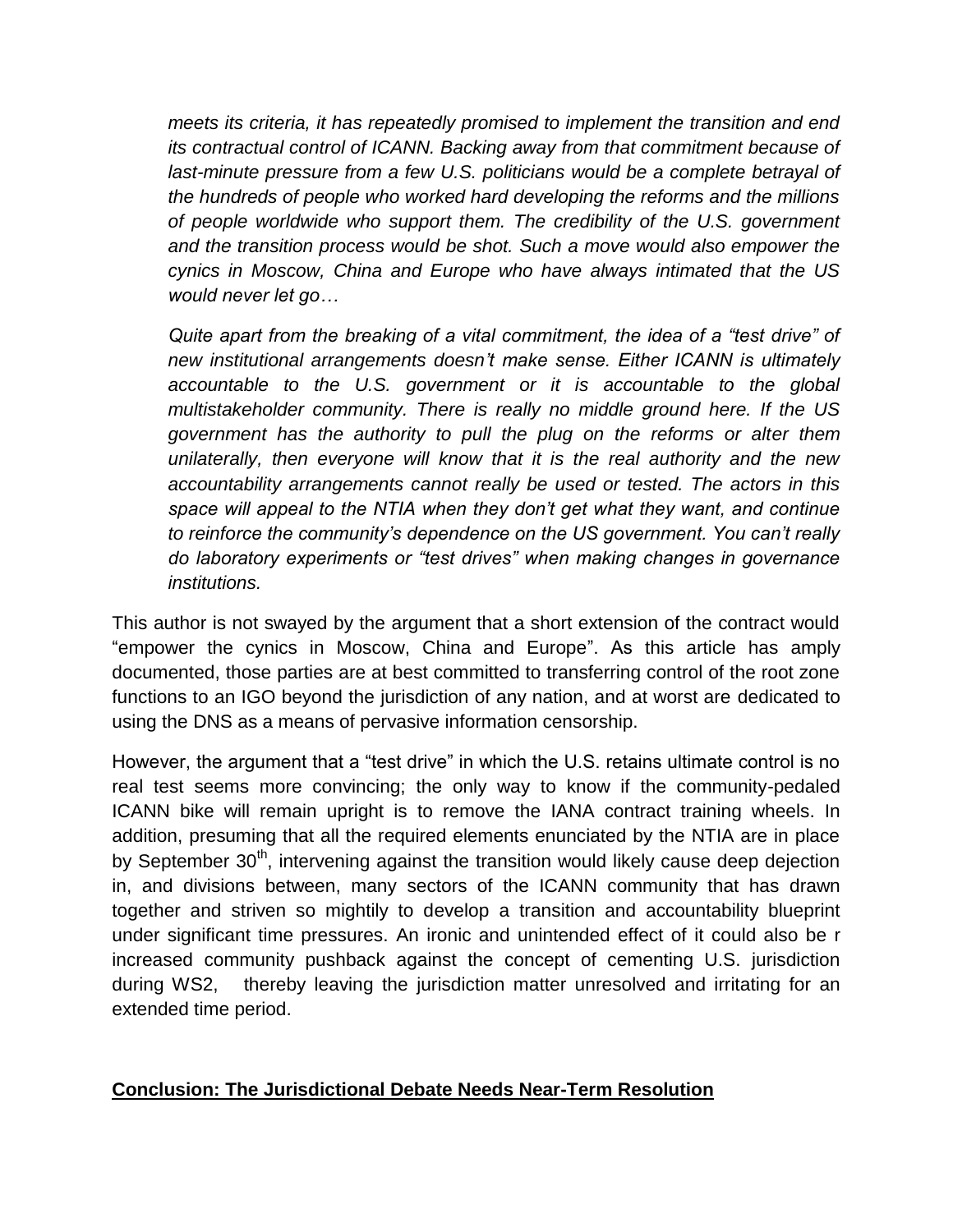So has the impending extinguishment of the IANA functions contract between ICANN and the USG, and the transition of the IANA functions to control of the multistakeholder community (to the extent it is embodied within ICANN), lessened the "irritation?" As this article documents, several proposed revisions of ICANN's Bylaws enmesh it more deeply within ICANN's framework of California nonprofit business association law, and thereby U.S. jurisdiction. At the same time, rather than logically and decisively resolving the question of ICANN's permanent grounding in U.S. jurisdiction and law, the CCWG-ACCT kicked the can down the road by retaining the issue of jurisdiction as a matter to be further addressed in WS2, without in any decisive way limiting what jurisdictional matters remained to be settled by taking ICANN's own jurisdictional locus off the table.

For the sake of legal clarity and organizational stability, it is incumbent upon WS2 participants to resolve this matter as soon as feasible – and to come down decisively in favor of a permanent link between ICANN and U.S. jurisdiction. If this were a matter of first impression then impartial consideration of an alternative national jurisdiction might be in order. But it is a not a matter of first impression, and multiple factors weigh in favor of enshrining ICANN's permanent status as a California non-profit corporation in a Fundamental Bylaw:

- ICANN has embodied California non-profit status since its founding in 1998
- With the EC and PTI required to be California non-profits by revised Fundamental Bylaws, an inconsistent status for ICANN itself could raise confounding legal and policy issues for both accountability and control of the root zine functions
- The accountability plan has been designed to be maximally effective in the context of California law
- The U.S. legal system is well regarded for its dedication to objective determinations under the rule of law
- Perhaps most importantly, the First Amendment of the U.S. Constitution guarantees that the U.S. government cannot take actions that would coerce ICANN into using its root zone control to abridge free speech.

Reaching final resolution on the jurisdictional question will be no easy task. The ICANN community makes decisions on the basis of consensus, which translates into a determined and vocal minority being able to exercise effective veto power over the will of a majority (noting that this author is no way prejudging whether the majority of ICANN stakeholders, who are not from the U.S., would press hard for a Bylaws change locking ICANN into U.S. jurisdiction on a permanent basis). ICANN's Board has not demonstrated any inclination to fight for much beyond preservation of its own powers and prerogatives, and would likely be unwilling to confront a sizeable segment of the community and GAC opposed to final settlement on U.S. jurisdiction when those same